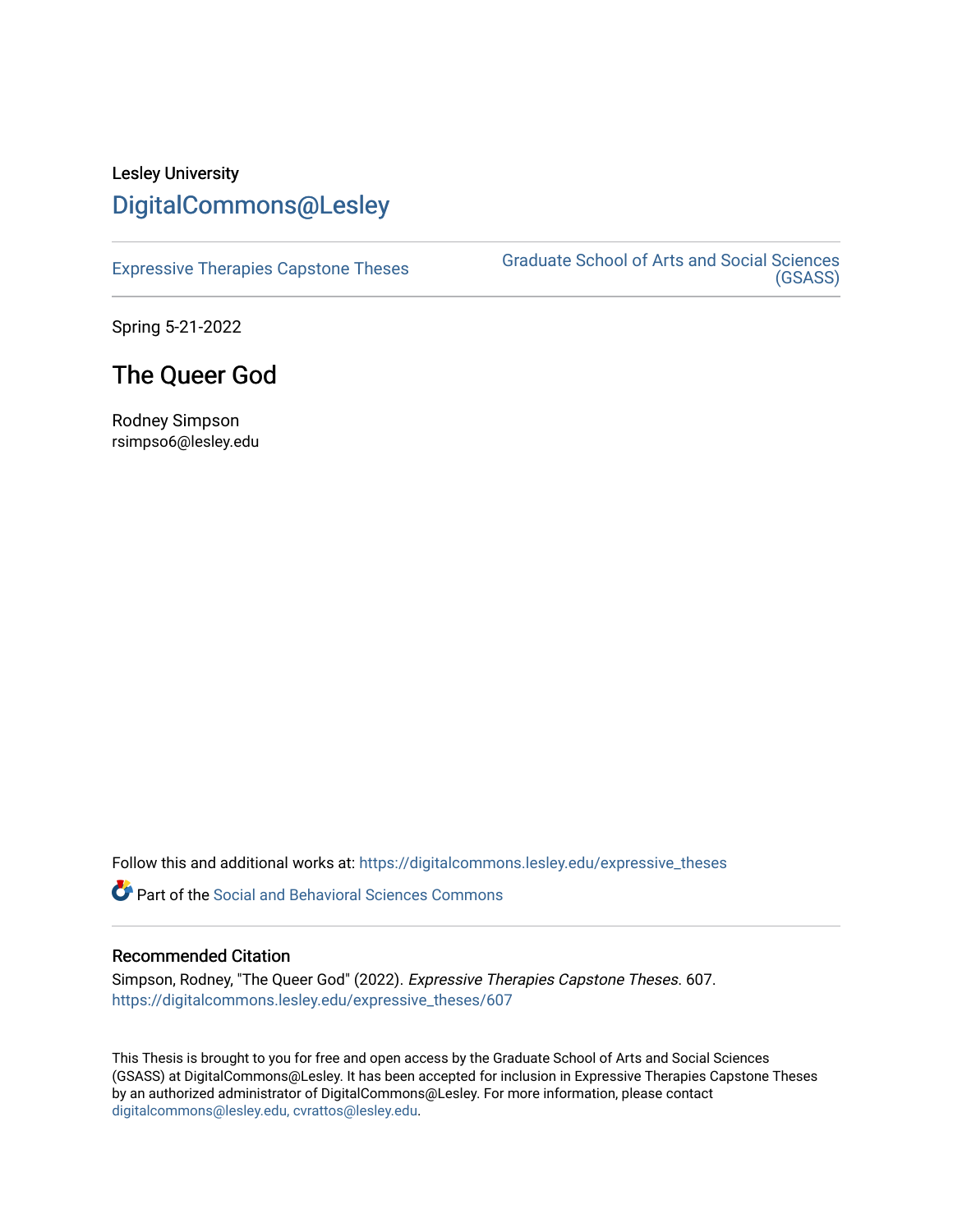# **The Queer God**

Rodney Simpson Jr.

Lesley University

Course number: GEXTH - 7017

Carla Velazquez

May 05, 2022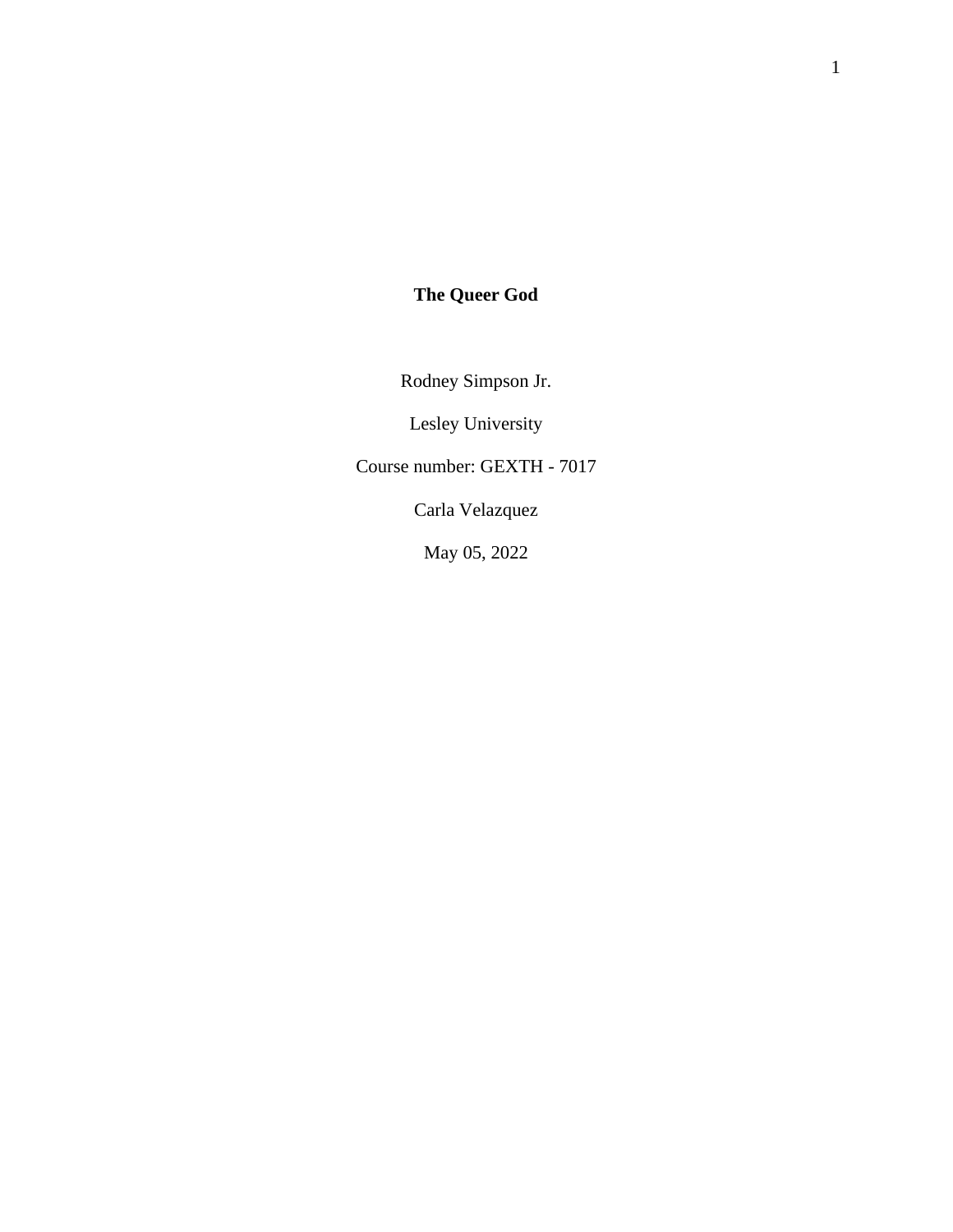#### **Abstract**

This thesis explores the impact of dance/movement therapy practices on the embodied healing experience of Black queer and LGBTQIA++ - identified people to heal from religious and spiritual trauma. Currently, there is limited research dedicated to the understanding of Blackness, queerness, and spirituality and the unique perspective dance/movement offers in combatting oppressive systems of religious trauma. Research is needed that acknowledges and amplifies the ways Black queer people have adapted, survived, and thrived. This literature review provides a discussion of historical contexts at the intersections of Blackness, queerness, and spirituality to engender a remembering, reclaiming, and reimagining of Black queer divinity through embodied healing and dance/movement therapeutic practices. Common themes are summarized notating the impact and use of African spiritual practices toward developing dance/movement therapy theoretical frameworks which aid the healing process of Black queer people from the effects of white supremacy, oppression, and religious trauma.

Keywords: African-American, queer, spirituality, religious trauma, dance therapy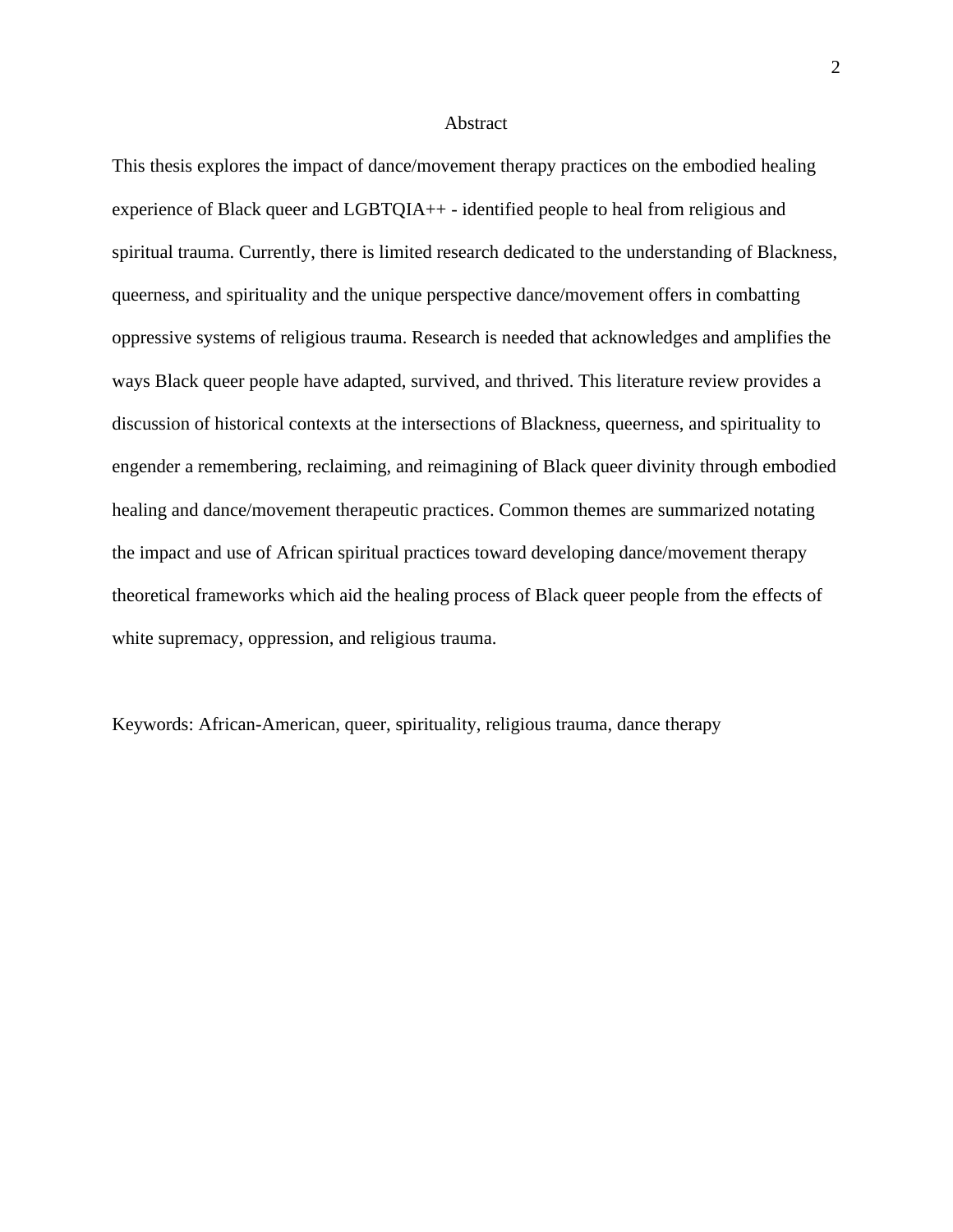#### **The Queer God**

Expressive Arts Therapies (EAT) have the capacity to serve a crucial function in allowing Black queer, same-gender-loving, gender non-conforming, and trans folx to navigate complex traumas, both historical and generational, surrounding racism, spiritual abuse, and gender norms. More specifically, Dance/Movement Therapy (DMT) provides room for Black queer/trans persons to move beyond gender roles and access their own sense of queer divinity on their unique and collective healing journey(s), however, first there must be an uprooting of the practice's centering of white oppressive religious systems. To begin to unpack the literature, I want to provide context to my positionalities, understanding they are molded by my social conditioning as a Black queer man navigating a world shaped by a larger system of decontextualized power and privilege. I, in no way, intend to be the sole voice to the lived experiences of Black queer folx and hope the audience takes this work as a sliver of cosmic truth i.e., this is my truth revealed through sharing of my embodied experience holding my perspective on these themes in connection to my blackness, healing, and spiritual journey toward liberation. The literary review interwoven with my embodied experience serves as a source of performative research, an act that Joseph Beam describes as one "of self-creation and survival through affirmation" while recognizing "the importance of knowing the work of those who have gone before" (Melton, 2020). This truth is shared in the hopes that those whose experience(s) mirror my own in blackness and queerness can see this as a guiding lamp.

This work is for the Black queer/trans people who sought and seek a full reflection of the complex sharp-edged and delicate parts of themselves in the world. This is for those of us who grew up in-between worlds, creating imagined realities where somewhere, somehow every fiber of our being could be loved and not compartmentalized to be swallowed whole by our blackness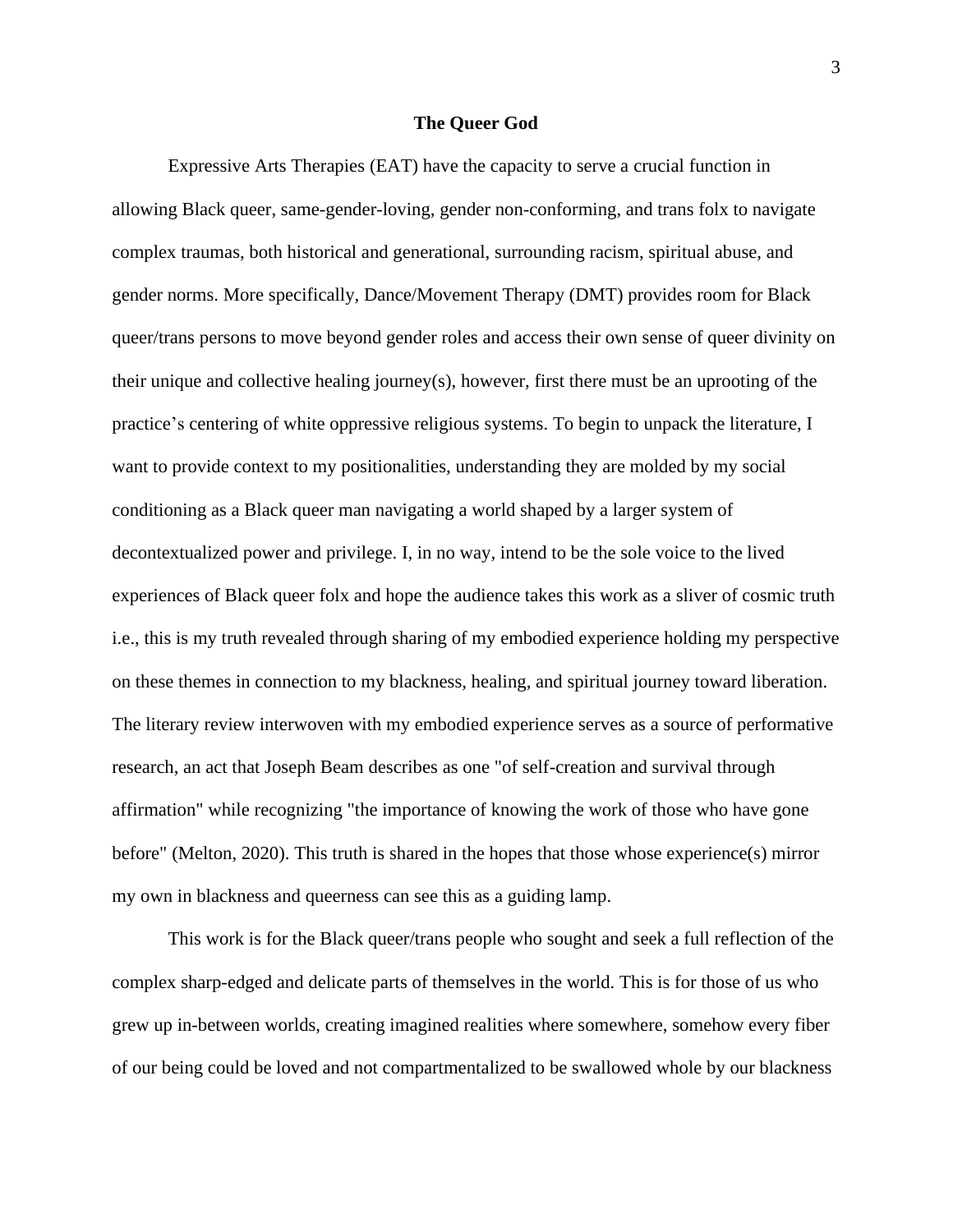in a need to be accepted by our own. This is for the Black queer/trans people who questioned a god they were conditioned to believe would not love all of them. This is for those of us who despite being condemned when we swayed, pranced, flicked, spoke vibrantly, had a switch in our hips, folded into and out of ourselves while singing boldly to the sky, stomping our feet into the ground we still held hope that something or someone on the other side would hear the echoes of our cries. I recognize the role of this work in academia but more importantly, it serves to reach beyond those barriers and speak to the communities where my spirit is nurtured and held wholly in safety. As Solange eloquently notes in her 2016 album A Seat at the Table, "...this shit is for us" (Knowles, 2016).

I want to explicitly acknowledge my power, access to, and experience of privilege as a cisable-bodied, college-educated, middle-class man which has allotted me access to the mental, emotional, and social space to heal. I hold the weight of this power and privilege in this literary review with the hope it will amplify what I understand is my duty to my people to be a conduit between realities, as I exist in the in-between (Luckett 2020). I did not always have the opportunity to embody my blackness, queerness, and spiritual self – each of these at some point in my healing journey was a polarity to the other. The work to embody remembering, reclaiming, and reimagining my Black/queer/spiritual self was brutal…at times self-destructive, and ugly.

Growing up on the southside of Chicago in Englewood, to honor my blackness I had to deny my queerness in community, specifically at church, which was my world. My blackness, queerness, and spirituality constantly felt at odds with each other, never quite balanced or in alignment. As I continued to seek confirmation in Christian doctrine driven by the Black church – I found myself believing I was possessed by a demonic spirit that led me to homosexual desires. This was amplified by my boyhood constantly being deconstructed and rebuilt on ideals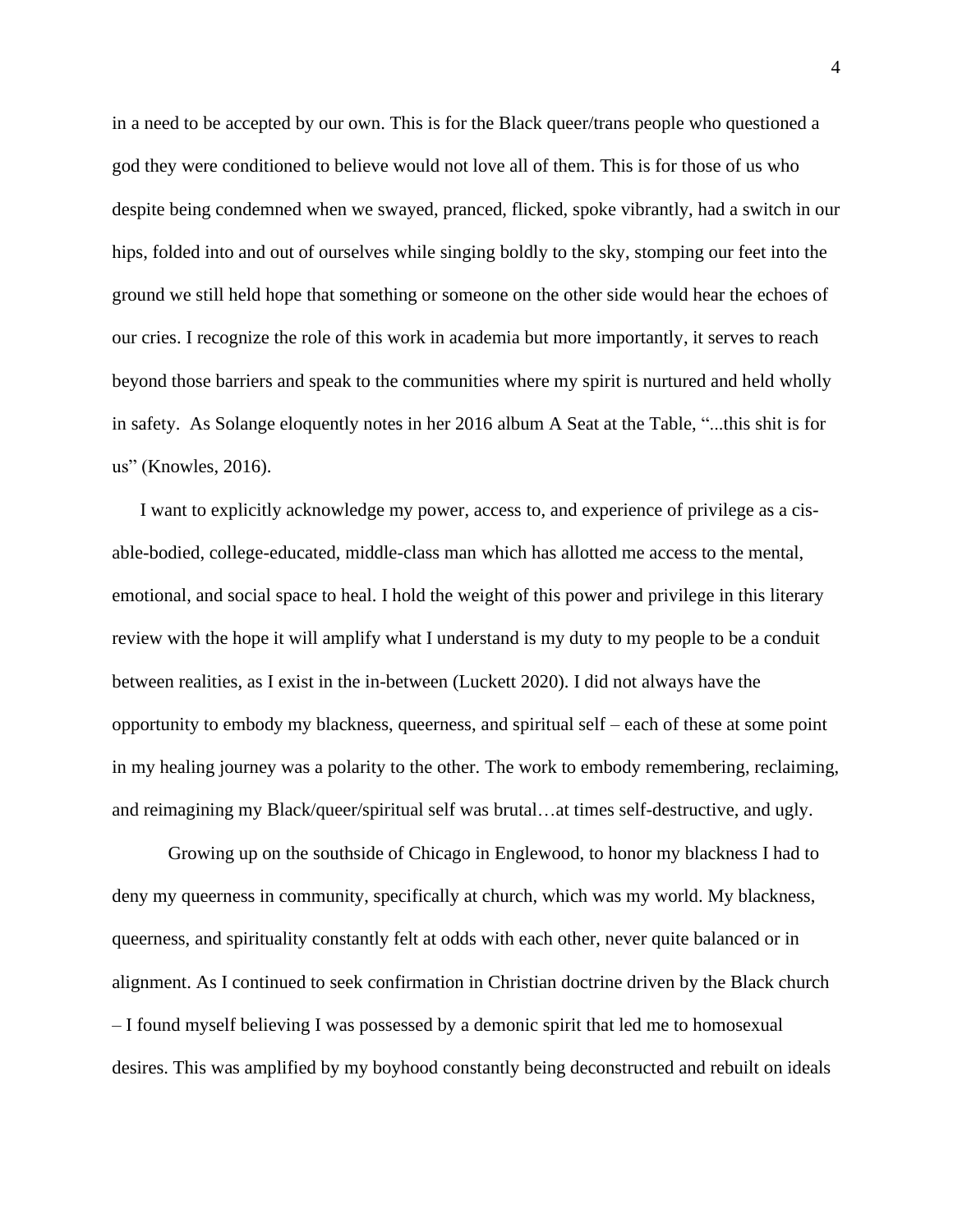of what a Black man should be as I felt I existed in all the ways one *should* not. However, it was primarily in movement, during liturgical dance (and drill team) performances, where I felt I was able to commune with God/Spirit and obtain a glimpse of what it felt to exist as whole.

I tried praying it away lying face down at the altar crying to my god this God for acceptance for love for healing for deliverance… Met with silence every single time No… response to the guilt, to shame, to dissonance, Only embodied hatred. My cries pouring into a void a lake to the sea of emptiness

I traversed these waters for most of my childhood into early adulthood guarded by walls of perfectionism and high performance. I moved to San Francisco, post college, with the dream of finally stepping into my queerness and in doing so I chose to forsake my spiritual identity, due to religious harm, and disengage from my blackness in pursuit of romantic relationships. I sought the "other," any partner who was not Black made me better, gave me access to the pinnacle of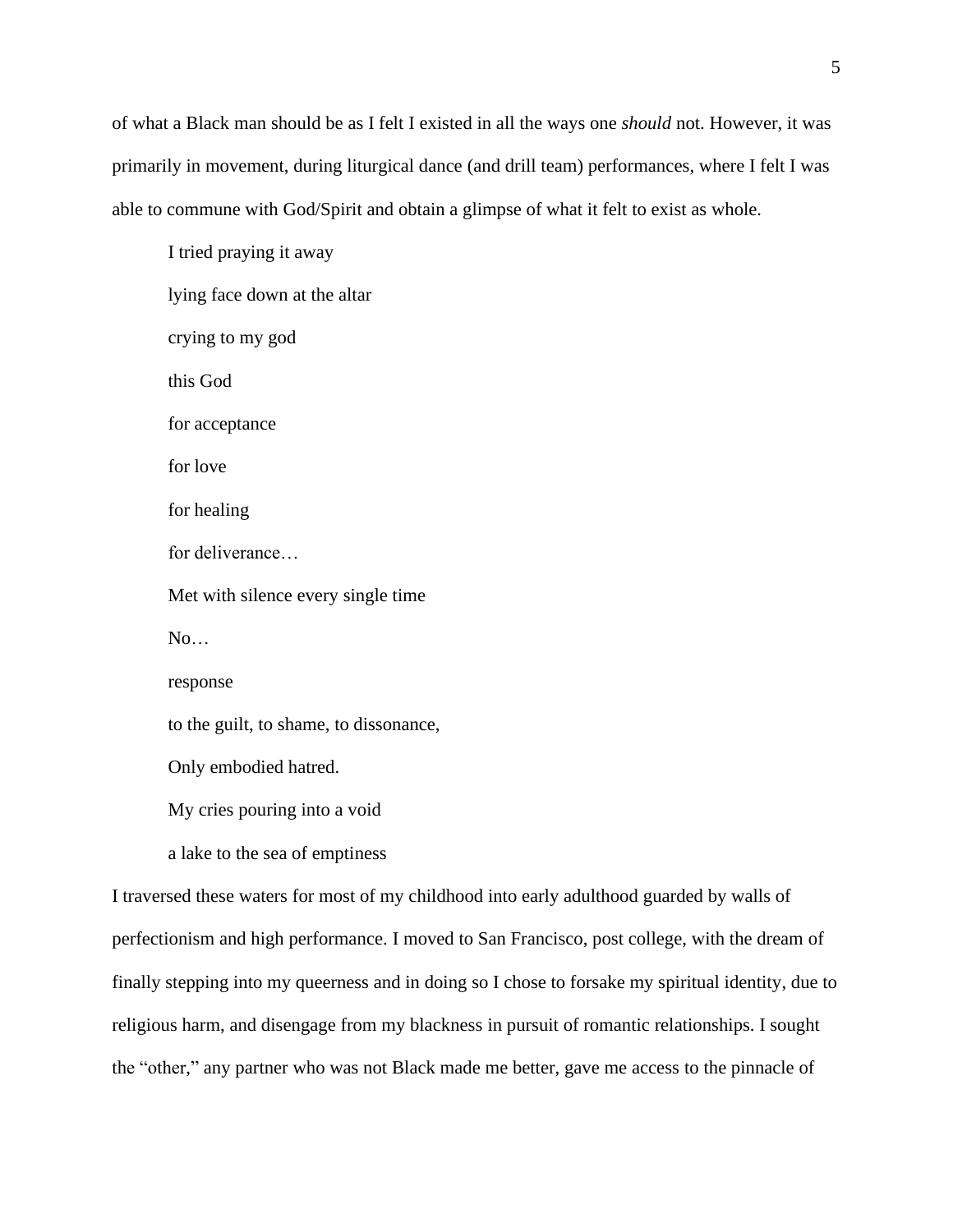what it meant to be gay. My spiritual self sought to feel the void of the voice of God who always seemed to be out of reach of my call, so I engulfed myself in every pleasure I was denied leading to exploring everything to cope without coping as I flexed my "inflatable muscles" to protect me from articulating my trauma of internalized religious abuse and toxic masculinity (Brown-Venning, 2022). I still hold an immense amount of rage for my inner child, and younger selves, who were seeking a reflection of love. Rage rooted in understanding somehow, I found my way toward loving myself while recognizing there are so many that do not get the chance. Therefore, I will continue to do the work of etching healing spaces into the weighted cement of religious trauma.

It is primarily due to religious trauma driven by white supremacy that culturally Black queer people have created their own unique ways to navigate the world that trace back to their ancestral roots and those ever-evolving paths to their roots should be honored. To unpack the larger essence of Black queer divinity there is a need to understand the role white supremacy plays in how the community seeks reflection of itself in the world currently while holding space for the "ambivalent relationship" of embodied ancestral wisdom prior to colonialism. The insidious magnitude of colonialism's living legacy of white supremacy on the erasure of Black narratives, specifically through the power of colonial Christian doctrine across the globe, must be considered when equipping Black queer people with the tools to remember, reclaim and reimagine our histories and futures. This is one of the many reasons why my personal narrative is interwoven into this literary review. As a result, I will examine the experience of Black queer people and the intersectional roles racism, spiritual abuse, and gender norms play in contributing to a remembering, reclaiming, and reimagining of our divinity. This critical literary review will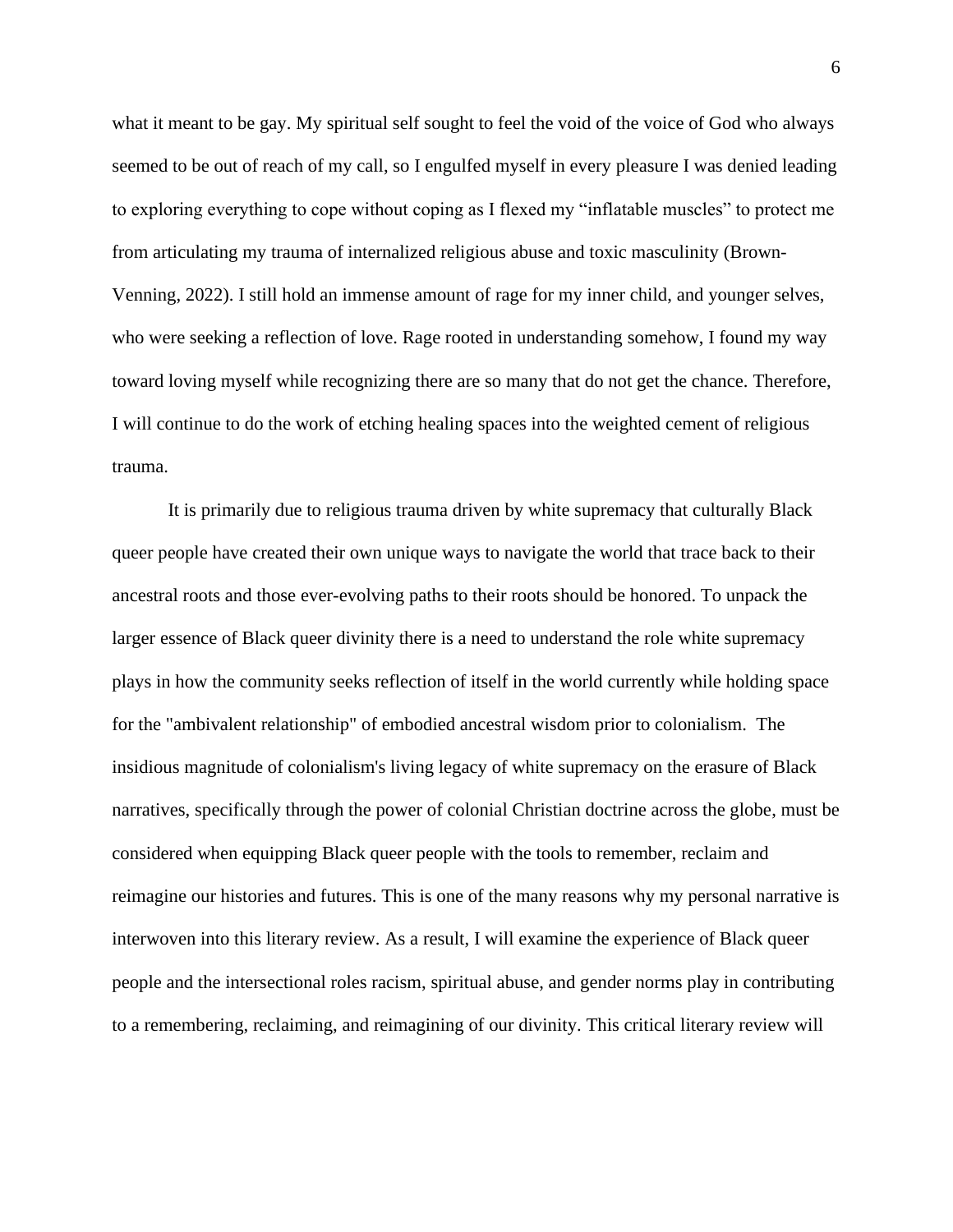amplify the transhistorical narratives of Black queerness throughout the diaspora and the capacity of ritualized movement to foster healing and connection to the divine. I will conduct a review of the role dance/movement therapy can play in the healing process of Black queer people at the intersections of Blackness, spirituality, and queerness.

The literary review will be accompanied by autoethnographic movement practices to offer a space for my in-depth healing and transformation to be centered. My theoretical approach will center cultural healing practices grounded in Black queerness throughout the African diaspora and analyze the relationship to the western theoretical approach of DMT's impact on healing religious trauma. Specifically, I will align to Black Liberatory Praxis centering African spiritual practice rooted in the concept of Sankofa and Black Feminist/Queer Theory. My dance/movement therapy framework will mirror and amplify the principles in the work of Herald-Marshall and Rivera's Embodied Resilience Framework: self-body, collective, sociopolitical, and spiritual power (2019). I will be exploring definitions of Blackness, queerness, and spirituality interconnected with the above-mentioned frameworks. The work will serve as a link between the transhistorical and future narratives of Blackness, queerness, and spirituality navigating the central themes of dance/movement therapy within/outside the white-patriarchal lens of oppressive religious ideologies. I will document the work through a series of inter/intrapersonal multi-modal arts-based dialogues between the text and my lived experience including kinesthetic journaling and processing, bibliotherapeutic practice, embodied listening, and multimodal arts-based visuals.

I begin my literature review by building on the legacy of a former Lesley University student, Gabriela Núñez -Santiago, who passionately shared sentiments, that even to the point leading up to this thesis, I felt isolated throughout my time in graduate school. Witnessing a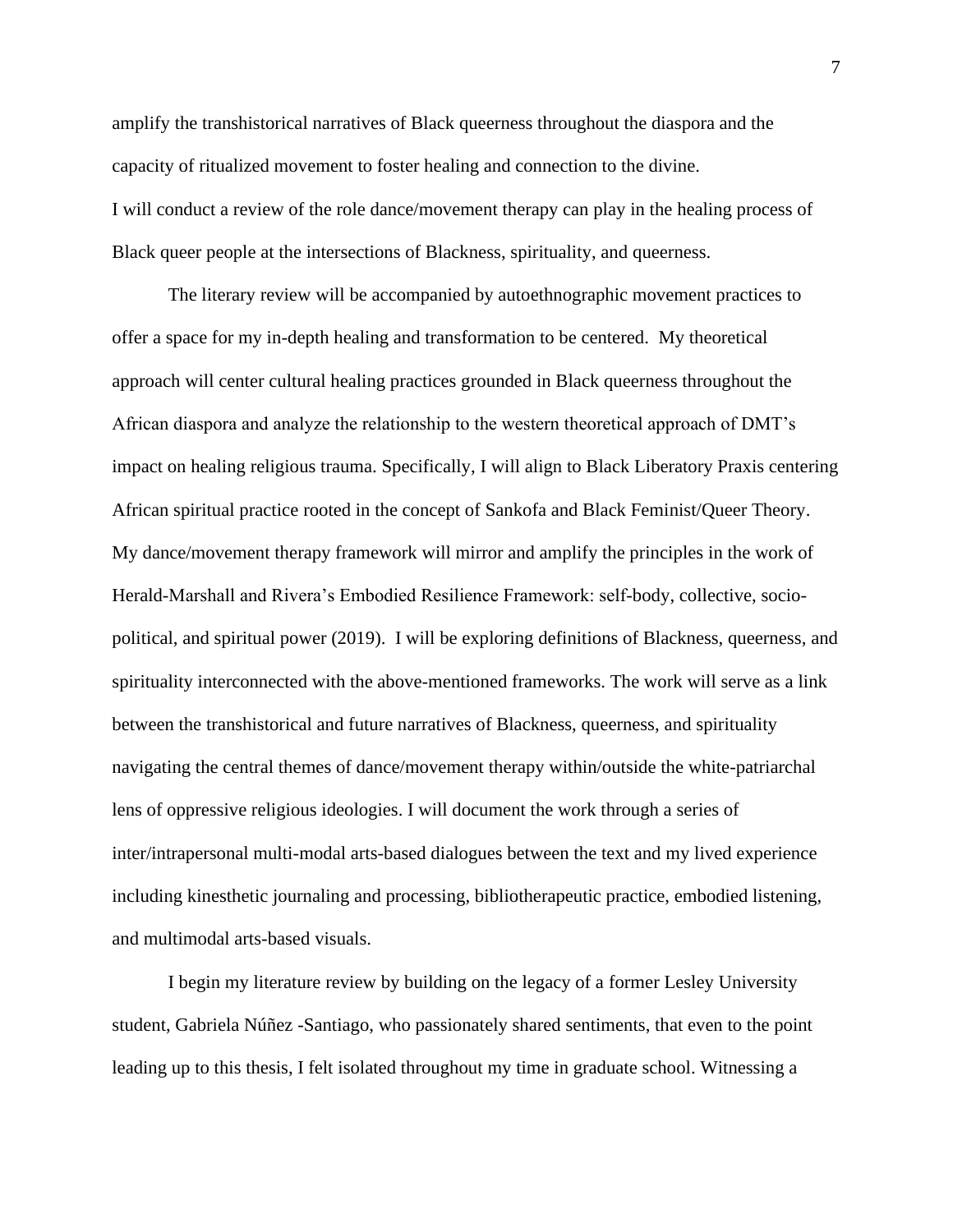student speak so boldly about the cross-cultural and shared experience of being in the world of expressive-arts therapies, including DMT, I immediately identified with her work. I saw myself mirrored in the struggle to start and sustain the process of this thesis, as a space where I need to prove myself, my academic work, validate my lived experience by aligning it to white theoretical DMT frameworks as I continued to "absorb information that would help me become a better therapist," where my "…research papers were directed at white practitioners who are interested in learning how to best serve a group of others." (2018, p. 7).

This led to continuing the work of Núñez-Santiago with my own declarations. I implore white practitioners and those who do not exist at the intersections of Black and queer to read, sit with, and use this free emotional, mental, and spiritual labor of love to act in eradicating white supremacy, systemic and embodied, while moving toward anti-colonial practices: to yield space, access, and power. These opening words of my literature review are for you. I recognize that my program is shaped to speak to those at (or who aim to align to) the center so therefore my thesis will have to address you. This section is it. This is all you get. I want to formally state you do not have permission to cite, source, or leverage this work, beyond this introductory literature review in your scholastic work or practice. I need white non-Black practitioners aligned to anti-Blackness and homophobic ideologies to recognize that you will never do "enough". Your sorry – It's not enough. Your institutions adding a couple of resources by Black queer and Indigenous scholars or implementing hollow diversity, equity, inclusion, and justice (DEIJ) principles – It's not enough. Every day, the work you do to dismantle white-colonial religious structures should feel like an everlasting first step. Until you feel the weight of exhaustion in your fight against anti-Blackness and the oppressive systems that uphold religious trauma and then *choose* to push beyond that point with every fiber of your being – It will never be enough. The time of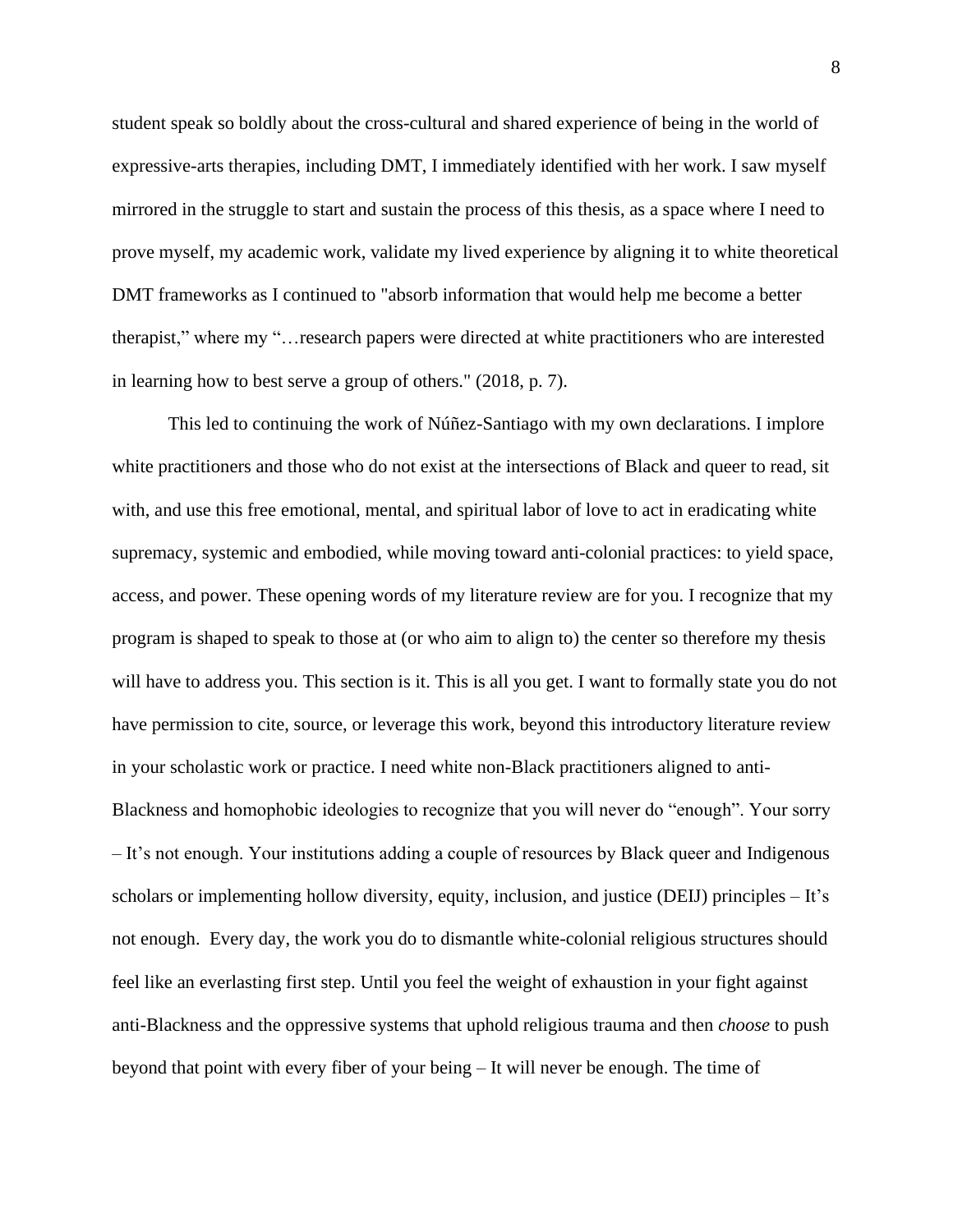leveraging Black voices, thought, and embodied knowledge without proper compensation and citation of the seed, is up. As Nuñez declares, "I want a field that takes responsibility for its wellintended violence, erasure, and theft. I want leaders to understand that well intentions often give birth to harm" (2018, p. 3). This is in honor of my/our labor, my/our ancestors, my/our elders, mentors, and academic lineage.

This work is not for the white gaze, white clinician/practitioner, and/or white institution(s) or non-Black people who experience marginalization and choose to align to white supremacy when it benefits them. This literature review is not here to be appropriated into an illfitted course curriculum. I have witnessed far too much of this atrocity throughout my academic career, and retribution and reclamation are due. If you do not meet at the intersections of Black and queer and you are met with challenges, I implore you to sit with what makes you uncomfortable and more importantly transmute that energy into action to uproot white patriarchal belief systems which perpetuate harm. Yes, this process may be uncomfortable, retching in moments, and yet it's not even a glimpse of the lived experience of Black queer people.

My literary review stands in direct protest to white-supremacy structures that serve as the foundation of harmful religious doctrine. Recognizing this doctrine feeds directly into the spirit of white academic institutions, specifically their power to weigh what can be considered feasible scholarship and therapeutic practice. This literature review stands to illuminate a practice that should be leveraged across all academic institutions, especially rooted in the expressive-arts therapies that claim to educate from multi-cultural, social justice-oriented, and equitable frameworks.

### **Redefining on my/our terms**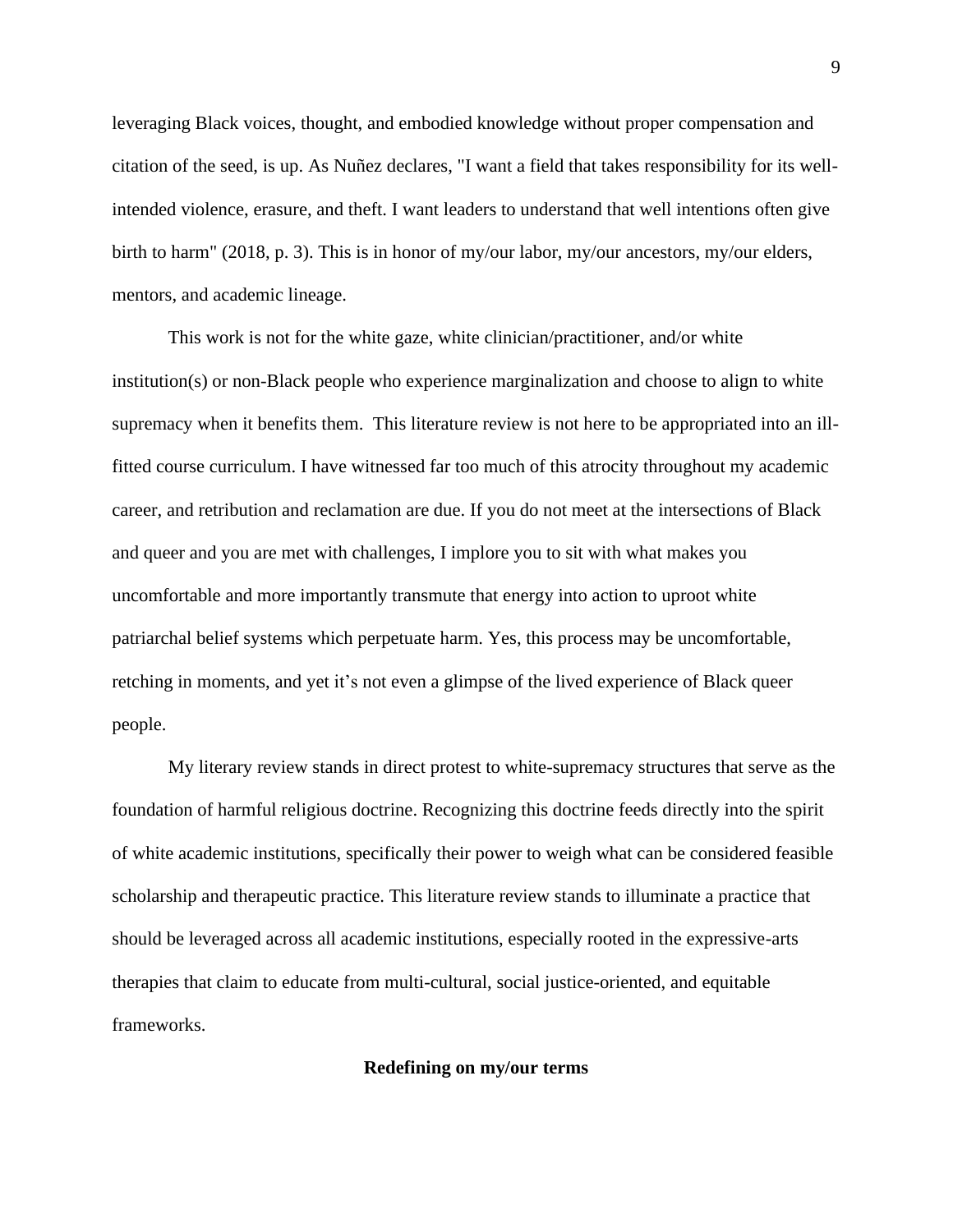I use the term queer to be expansive across LGBTQIAA+ identified folx which includes but is not limited to trans, gay, lesbian, same-gender-loving (SGL), gender non-conforming (GNC). I understand each of these terms are constructs of western language and in no way are the summation of the lived experiences of Black queer people, but rather serve as an access point. The terms "gay" and "lesbian" are often attributed to white cis-able-bodied persons which leads to the erasure of the Black queer experience.

In the process of dreaming up new therapeutic healing spaces for Black queer/trans people, one must begin with redefining some important terms. In defining dance/movement therapy, its lineage is traced to the launch of western psychiatric medicinal technologies. Whitecis-heteronormative therapeutic technologies continue to be weaponized against the bodies existing at the intersections of Black and queer. In 2021 the American Psychological Association issued a resolution regarding its "promoting, perpetuating, and failing to challenge racism, racial discrimination, and human hierarchy in the U.S." (APA, 2021). This perpetuation seeped into the fabric of the creation of the American Dance Therapy Association whose founders mirrored the "white male leadership, many of whom contributed to scientific inquiry and methods that perpetuated systemic racial oppression, including promoting the ideas of early 20th-century eugenics" (2021) by their historical exclamation as pioneers within the field of DMT, centering Marian Chace (Nichols, 2019). I will combat these ideals by recognizing Black Americans, specifically enslaved African-Americans, used dance as a therapeutic art form at the center of their healing ritual and religious practices before the western institutionalization of DMT as a field of practice. Black people specifically used therapeutic circle spaces, known as "ring shouts," documented as early as 1651 (Hazzard-Donald, 2011).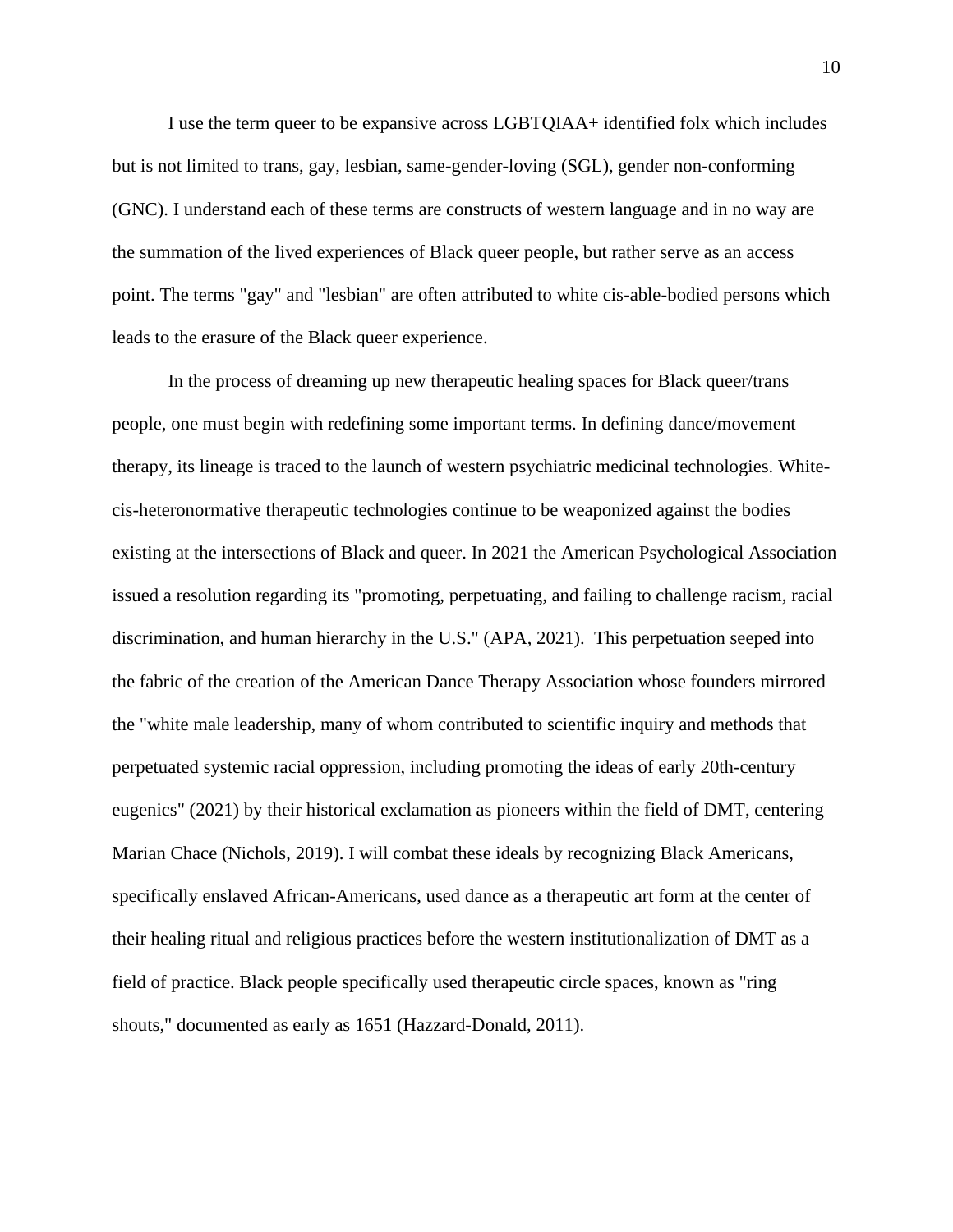Hence, I will elevate the use of the phrase healing ritual dance, or ritual for short interchangeably with dance/movement therapy when speaking to the Black queer experience. The use of the term healing/ritual instead of therapy invites all aspects of a person's identity: the relationship to past, present, and future selves. Ritual holds space to examine inter/intrapersonal and metaphysical relationships impacting Black queer/trans experience by simultaneously deconstructing and amplifying the practice of therapy. In Some's analysis of ritual, he offers insightful criticisms of westernized approaches to therapy and healing with a core critique being the absent use of ritual in the therapeutic space. I want to amplify this difficulty by responding to the weight of the oppressive system of religious trauma intersecting with capitalism will always inform any westernized therapeutic approach for Black queer clients because that oppression is its foundation i.e., mental healthcare is inaccessible for those existing as the most marginalized in society serving as violence. As Somé states, "ritual is not compatible with the rapid rhythm that industrialism has injected into life" (1997, p. 19), and the work of Danielle Drake expands on this by noting, "rituals connect directly to spiritual creativity in their use of creative elements such as music, literature, storytelling, culinary arts, dance/movement, and other practices for the purpose of connecting with a transcendent Other, including God, ancestors, and the cosmos" (Drake, p. 30).

Danielle Drake's *Spiritual Creativity Among African Americans* (2017) offers definitions of key terms and profound insight into the uniqueness of African - American spirituality as creative practice. Drake expands the reader's understanding of ritual as spaces "…in the African American community marked by expressive call-and-response practices, charismatic relationality between church leaders and participants, and the incorporation of music, dance/movement, literature, and stylized oration toward transcendent spiritual experience"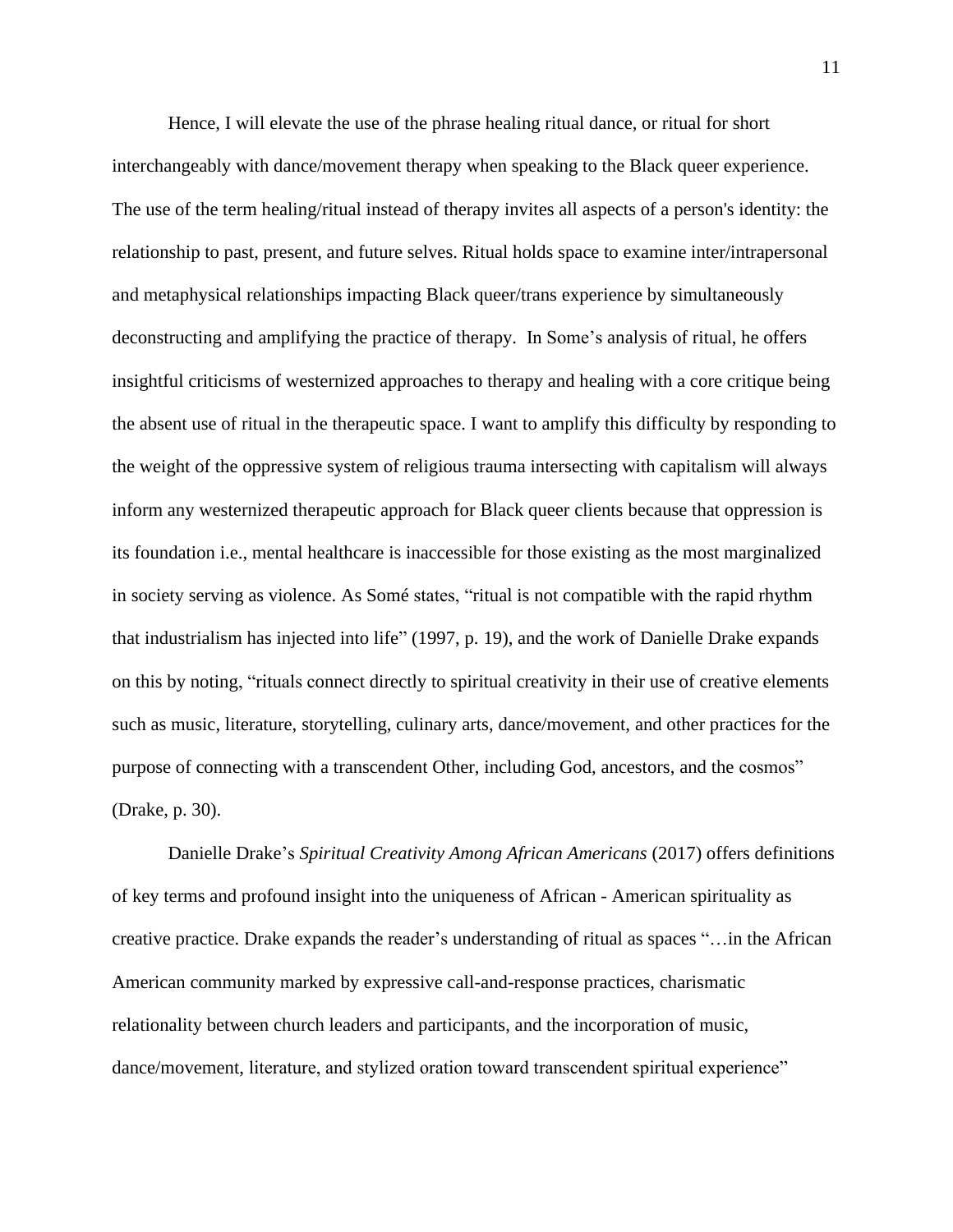(2017). I will speak to the work of E. Patrick Johnson later in the literary review, who has a similar definition when speaking to Black queer ritual spaces which allow for the reimagining of therapy for Black/queer clients through the act of embodied prayer space to incite action and practice. Drake also offers insight on the principle of Sankofa, stating "it represents the importance of reaching back into the past to retrieve what was lost and bring it forward for current generations," noting its importance specifically for Black people navigating their therapeutic journey toward the African-centered spiritual self (Deterville 2016). The principle of Sankofa makes way for Black/queer people to rebuild the connections to their divinity while being violently "thrust into a cultural world that does not acknowledge or celebrate important aspects of their cultural intelligences, philosophical ideologies, relational practices, creativity, expression, presentation, and so forth" (Harris 1998 p. 14).

This is key to acknowledge, especially when we think of westernized therapeutic frameworks which often fail to hold space for anything beyond the "here and now" or the wider spectrum of the individual's chronological lifespan (childhood, adolescence, adulthood, late adulthood). Drake introduces the reader to Afri-cultural coping, which although aligns with cognitive and emotional therapeutic strategies, Afri-cultural coping moves beyond basic centered DMT movement frameworks, such as Laban Movement Analysis, by recognizing spiritualcentered, collective ritual-centered coping (Drake, 2019, p. 30) as core components in African – American healing practices.

I needed to open this literary review by remembering, reclaiming, and reimagining my DMT graduate education, which fell short in constructing the necessary ties, or any at all, to the lived experiences of Black queer and trans people. DMT learning, theoretical, and embodied processes, as they stand today, often being a vehicle perpetuating the very religious harm rooted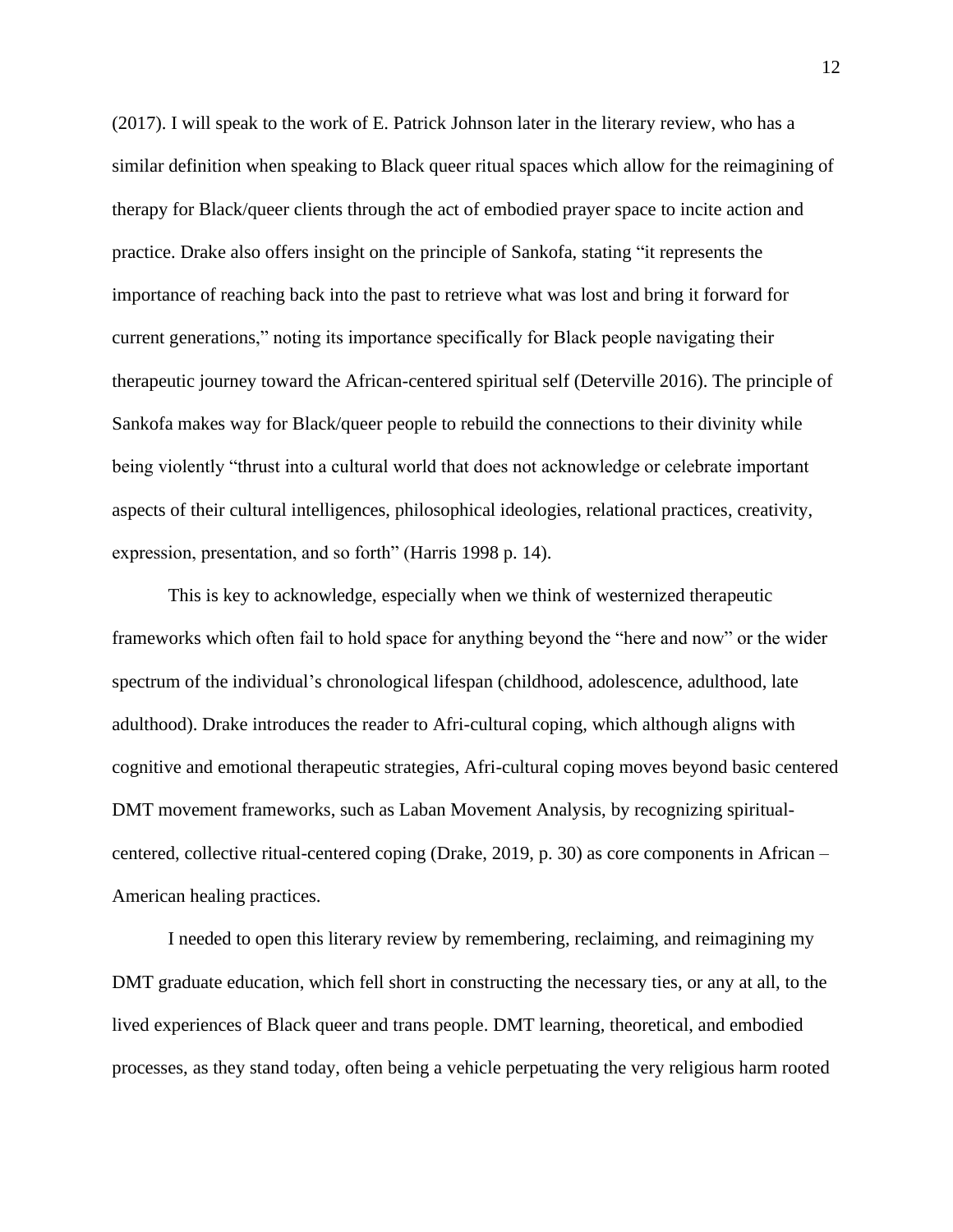in white-body supremacy (Menakem 2017) its work vows to be an imminent resource in abolishing. This work is what led me and a colleague, Black Pruitt (they/them) to our independent embodied-research practice amplifying the principle of Sankofa described above. Our longing to see ourselves reflected in the world, and more immediately our justified rage fueled by a desire to see our reflection in the graduate studies and curricula on campus is what birthed The Queer God (2020) – rooted in Sankofa ideology to remember, reclaim, and reimagine what healing looks like for Black queer/trans folx. This evolving framework will ultimately serve as the base for my current insights regarding the spheres of Blackness, spirituality, and queerness.

#### **Blackness**

Black is (re)defined, (re)dissected, (re)demolished, and (re)built infinitely through time. No one definition can singularly encompass all that is Black understanding that Black holds many truths and myths simultaneously. I define Black as someone who traces their indigenous lineage to Africa and is connected throughout the diaspora. In parallel, I realize Black can also become synonymous with American Descendants of Slaves, abbreviated "ADOS" (ADOS Foundation, 2021). The social, political, geological, and ethnographical locations play an important role in how Blackness and queerness are defined across the diaspora. I want to leverage my research as a passageway between my experience as a Black queer ADOS and the historical and cultural experience of queerness throughout the African diaspora. As Gill states, "Black queerness is an epistemic location - a location in perpetual flux, a location that resembles the sea perhaps as closely as it resembles the diaspora… Blackness and queerness hold within and share between them a fundamentally ambivalent relationship to the interrelated tropes of sameness and difference" (2012, pg. 33).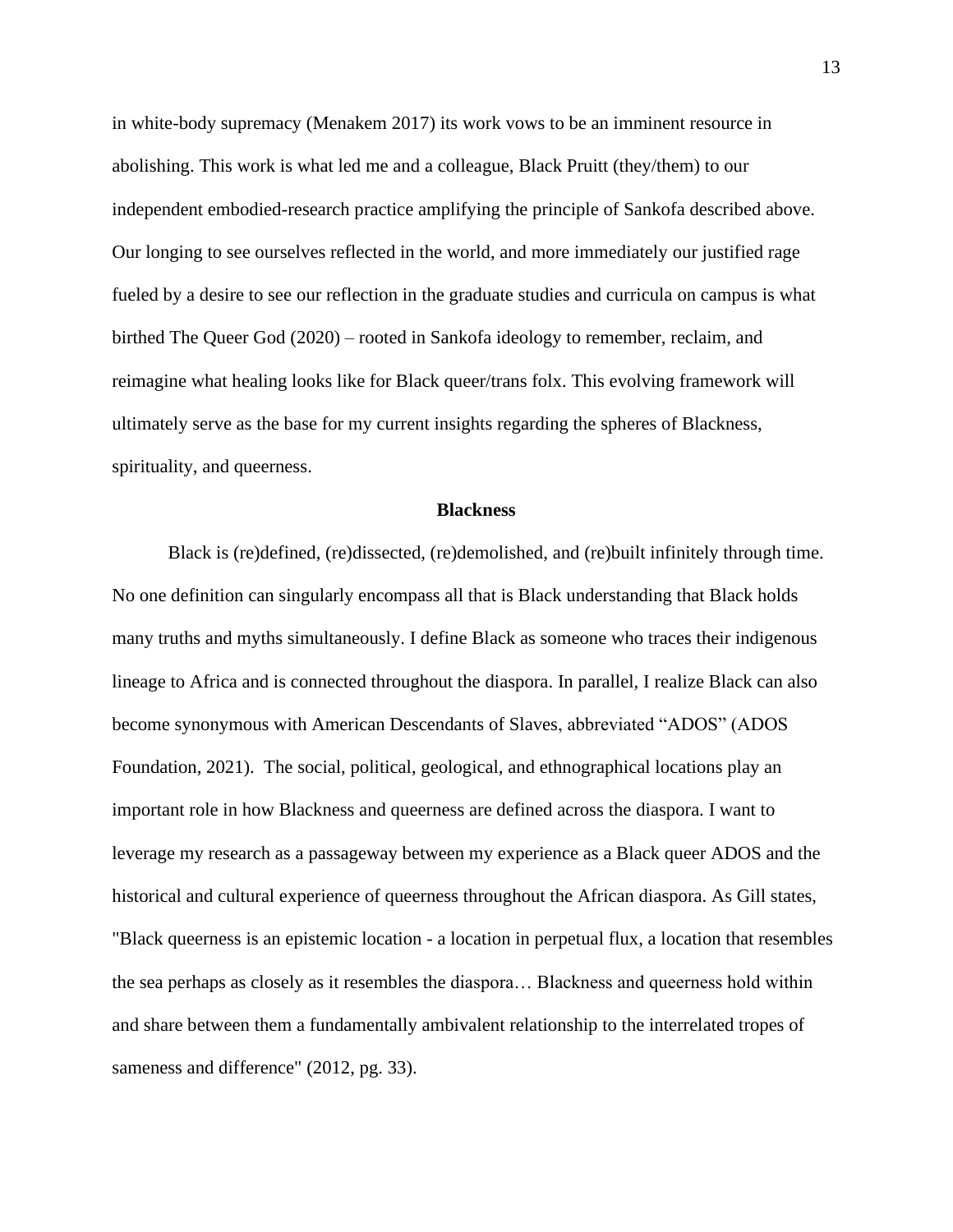## **Remembering**

The work of Dunning begins to unravel Black nationalism and its relationship to patriarchal white masculinity and how the two are inseparable. Dunning provides unique insight into the power and impact of relationships noting, "relationships are not fractured by difference but are productively bound by it" (2009, p. 54). I would argue that Dunning's use of "productively bound" to describe interpersonal connections provides room to reimagine the impact racism, spiritual abuse, and gender norms can have on Black queer people and more importantly returns the power to those victimized by white patriarchal supremacy. As we continue to explore the multidimensional facets of ritual, we can uncover its offering to marginalized communities as ritual can ground the practice from the cultural and social experiences of the clients as opposed to DMT historically and currently being sanctioned through the lens of the white body. There are historical imprints that must be considered where the Black queer body exists within the microcosm (Black church) and macrocosm (white-patriarchal dominant society) concurrently. Dunning discusses the effects of lynching the black body, "Lynching is a sexual and racial crime, perpetuated on black (usually male) bodies and frequently including mutilation. It is a denegation conflation of desire and national anxiety, sparked by the threat of a competing masculinity" (2009, p. 58). I believe lynching lives in the black body through epigenetics and therapists must recognize how often it was/is rooted in religious superiority leading to body-based remembered religious trauma (Menakem 2017). In having therapeutic discussions with Black queer and trans clients, it's important to acknowledge the act of lynching as one of the many links to black masculinity – Its encounters with homophobia within the Black community, its need to validate itself against whiteness in the larger social context, all while pushing against barriers in the work to reclaim autonomy.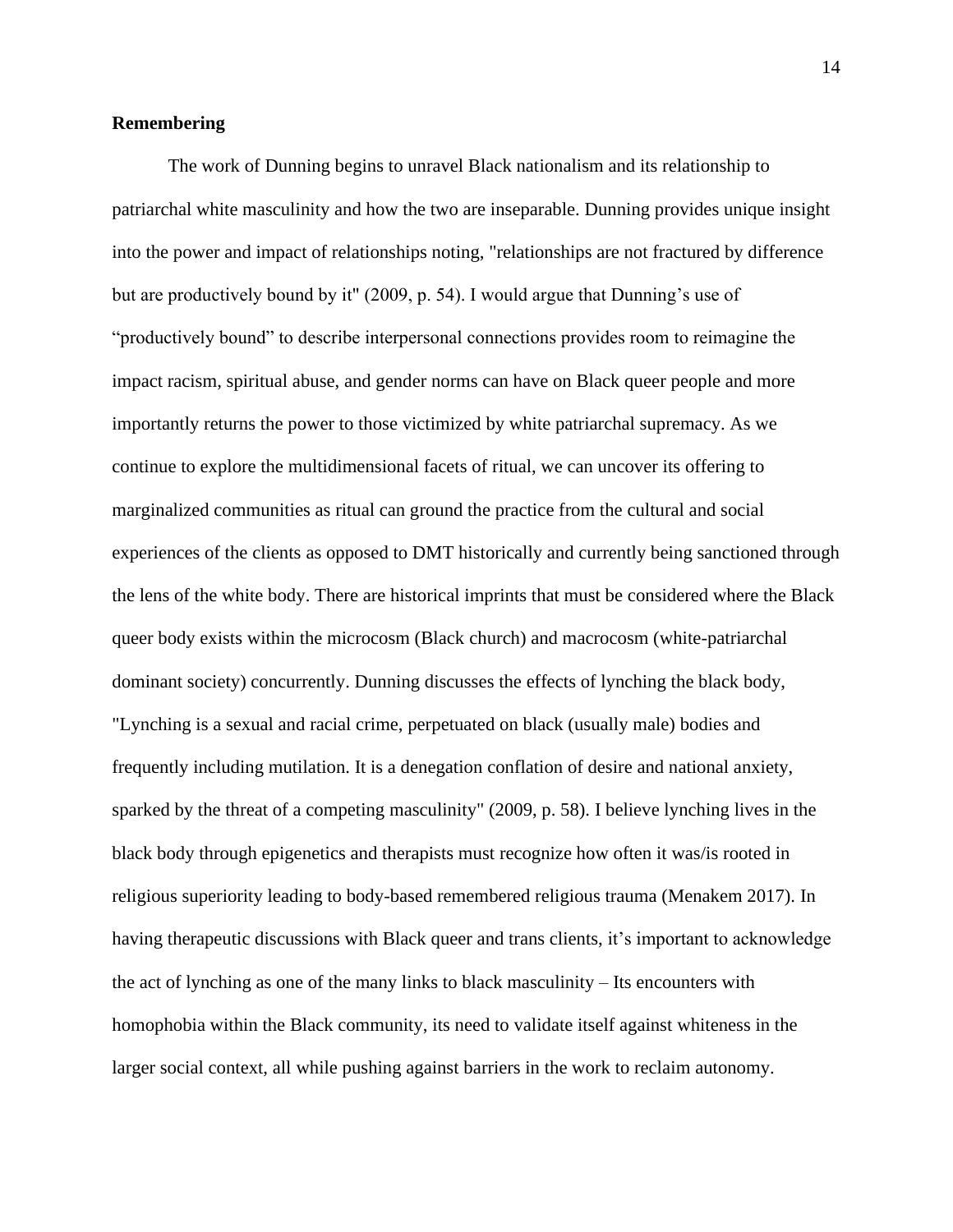It's the embodied confrontation I have with Black masculinity in my queer existence, which led me to examine the health disparities Black gay and SGL men experience. Powel et al elicit profound insight into the gaps in access to healing for Black and Indigenous men that must be unpacked before there are adequate means to develop embodied practices that aid the therapeutic space. The report focuses on first laying out disparities along four lines: trauma, substance abuse, depression, and violence. We must consider "the multiple social roles they [men of color] negotiate as they move through life or occupy different stages of normative development" (Powell et al., 2018). Within DMT there is an even larger gap in considerations for Black and Latinx men due to the number of accessible therapists that mirror the demographic. According to the American Dance Therapy Association poll, seventy-five percent of dance/movement therapists identify as white, from which one can infer the field's academic research aligns with the white-cis-heteronormative demographic. Powel et al. outline some of the necessary steps therapists must take in fostering healing spaces for men of color and sexual minority men. There is a need for further clinical research exploring means to address disparities Black queer and SGL men face regarding "understand [ing] and appreciate [ing] the role of masculinity beliefs and norms on health behavior and outcomes" (Powell et. al 2018, p. 11) and the duality of the masculine experience: including the impact of toxic masculine behavioral traits, how masculinity can play a role in the resilience and survival of racial/ethnic minority boys and men, and approaches that move beyond the general mentorship/role model mechanism but explore avenues to create "social capital critical to accessing networks" (Powell et. al., 2018, p. 66).

## **Reclaiming**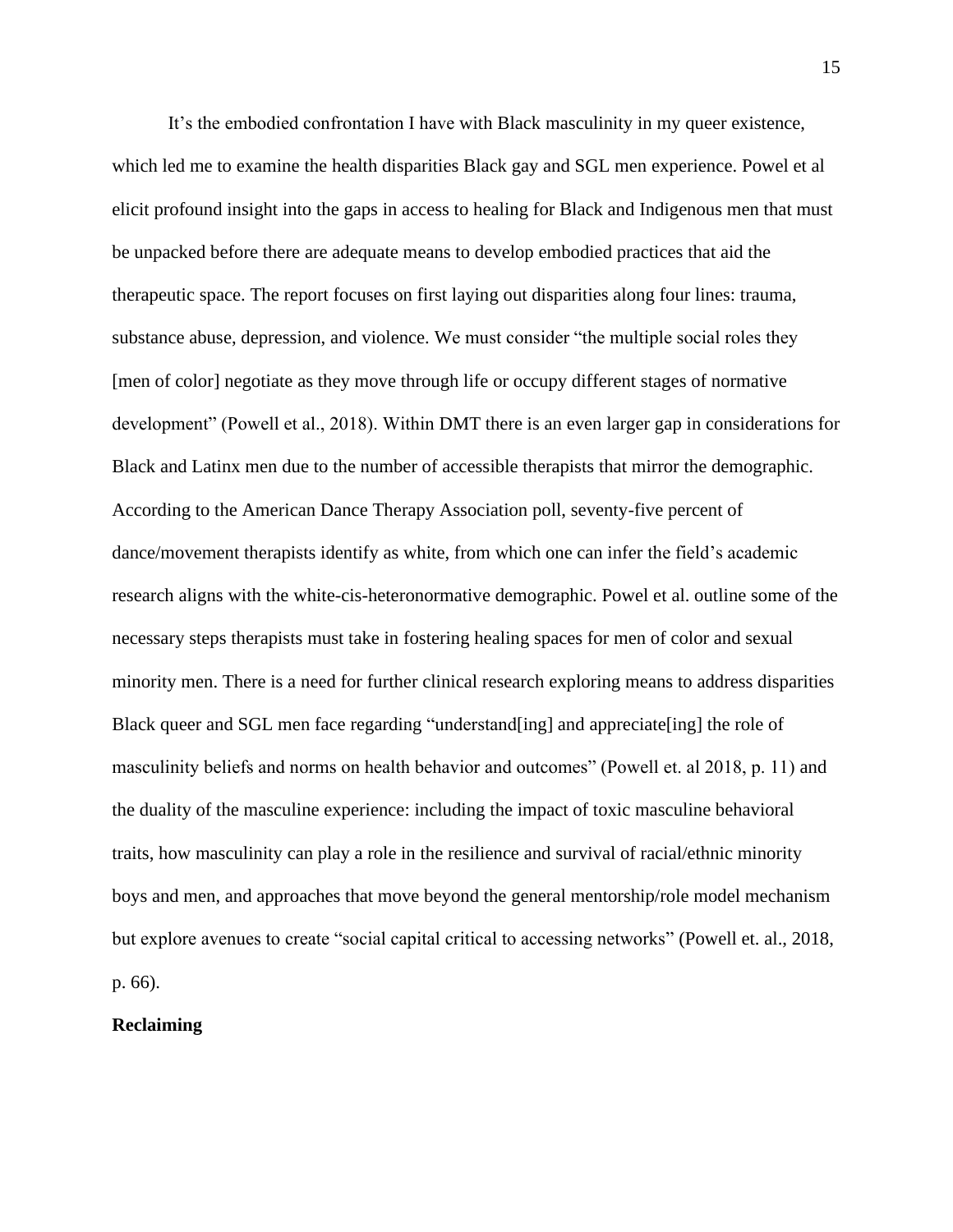In the Anthology, *The Black Body* edited by Meri Nana-Ama Danquah*,* Jordan wonderfully articulates the connection of the black male heart to music through narrative. The author explores the black man's emotional experience and connection with song using Lenny Williams' "Cause I Love You". The author examines how through the artist's vocal arrangement including the compilation of lyrics, moans, and emotion the exact experience of the Black man's heart is embodied. He explicates that Williams' singing and emotional tone "calls for an art that is more vulnerable than we're allowed to show downtown or in the gym or in the boardroom or in bed is evident" (Danquah, 2009, pg. 132).

It is reiterated that men do not have many avenues to express themselves, often even within intimate spaces. I would argue there is consistent disengagement from the black male body and its totality of experience. "A black man in touch with the complexities of his heart... the world calls for this level of self-awareness…but in the chest of a black man, it carries with it the misinterpretation of a man who is either threatening or crazy… a glimpse at what a man with heart can endure and what a man with heart will inevitably face" (Danquah, 2009, p. 128). The work speaks to how we can examine the power of music in the healing of Black queer people. Although Jordan's story identifies as a cishet, the writing unpacks the need to continue delving into how DMT can best serve all its clients. There is an obligation to examine the complexities of the black queer experience, especially when we consider the levels of neglect the community has faced over the year within the therapeutic space. This work amplifies the valuable role of music as a significant access point for Black people in relationship to healing understanding it's one of the key areas of expression within white-patriarchal systems where they are given space to exist fully.

## **Reimagining**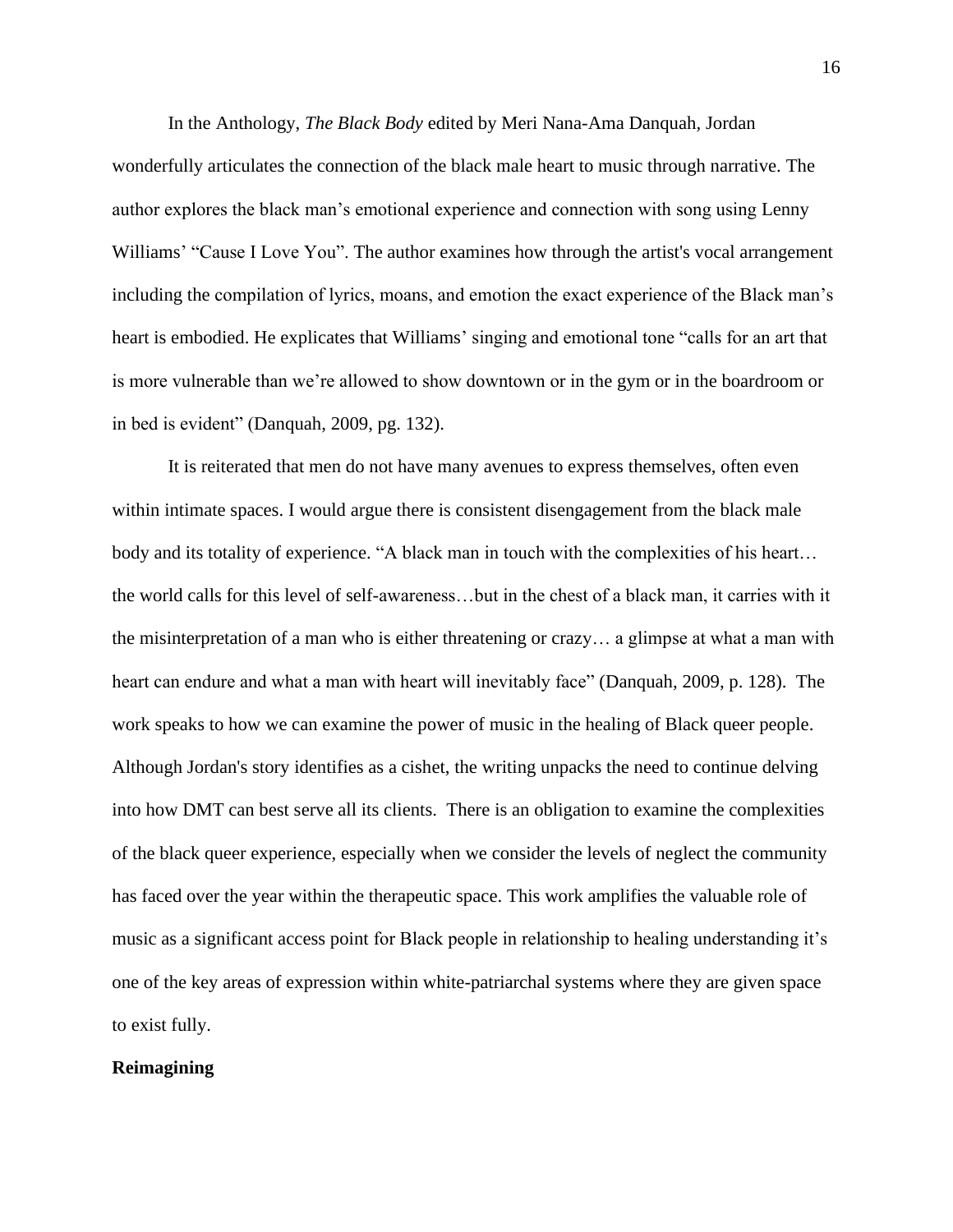The Anthology presented by Sharrell D. Luckett is groundbreaking in holding space for reclamation while forging a foundation of reimaging Black futures through various literary works in which the authors think critically of the impact of African-American Arts anchoring in "activism, aesthetics, and futurity" (2020). I will explore various chapters throughout this literature review as they unpack unique ways healing manifests within Black identity and culture. In "Designing our Freedom" the author Byrd explores fashion as a point or system of liberation for Black people, a source of protection, as a barrier. In the Black queer subculture, ballroom, high fashion, music, dance, competition, and community become a gateway toward liberatory practices (Lane 2016). Byrd mentions how Black people leverage fashion as "the canon of selfliberation by considering activism for Black life in fashion in an effort to challenge…the ways in which fashion can be read as a site in which the politics of liberation can also take form" (Byrd 2020, p. 38). I can recall attending my first ever ball just last year in New York City, I witnessed firsthand how ballroom weaponizes fashion as a tool to dismantle white-cis-patriarchal structures.

Situating Black Situating Queer folds the mapped geographies of Blackness and Queerness onto each other. The author, Gill, provides insight into why we define Blackness and queerness in the ways we do and offers to push those defined limitations through the embodied experiential interactions between the two. I agree with Gill's acknowledgment that Blackness can become synonymous with African American or ADOS. He speaks to the work of Tinsley, who poses the question, "What would it mean for both queer and African diaspora studies to take seriously the possibility that, as forcefully as the Atlantic and the Caribbean flow together, so too do the turbulent fluidity of Blackness and queerness?" (2012 p. 33) This is one of the questions at the center of my research practice. I recognize that both of my experiences as Black and queer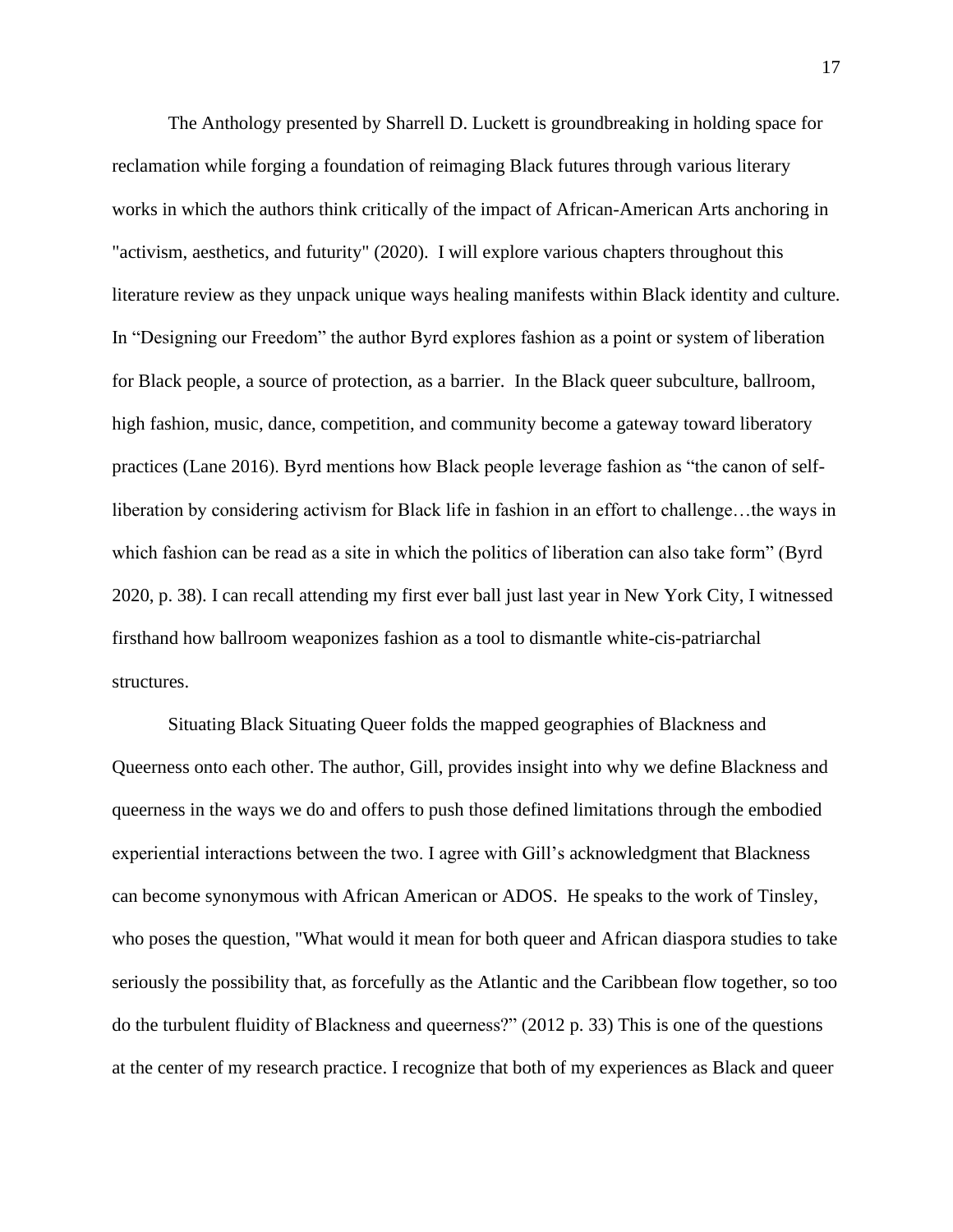dramatically inform how I shape the world around me. Tinsley's use of two bodies of water that enslaved ancestors traversed and where many of their spirits rest invoke the remembering that the two have never been separated - they flow into and out of each other in turbulent ways, "spreading outward, running through bays, while remaining heavy, stinging, a force against our hands" This force ignites our passion, culture, and healing even amid religious oppression. The infinite ways of existing at the intersection of Black, queer/trans, and spiritual fuel that force which connects us to Spirit for our stories and embodied experiences to become "transcontinental, transnational, translocal, transcommunal or even transitional" (2012 p. 33)

#### **Queerness**

The Human Rights Campaign defines queer as "a spectrum of identities and orientations that are counter to mainstream. Queer is often used as a catchall…"(2021). However, I challenge HRC's definition because it neglects the nuance of whiteness being the center of what is considered mainstream so what do we make of us who align to Black queer identity? Where are we placed when our lives, needs, and experiences are consistently pushing against the dominant systems perpetuated by white-cis-patriarchal narratives; narratives that shape the story of gender, sexuality, and queerness. People are entitled to identify as they choose and many factors may contribute to their unique identification including, but not limited to, generational, socio-cultural, and geographical locators. All these locators are primarily governed by able-bodied gender norms passed down through white colonial religious doctrine.

#### **Remember**

To remember queerness, we must remember who we are, and one remembers who they are by knowing what, who, and where they come from. We are of the Akan, Ambo, Amhara, Anyi/Anyin, Bafia, Bagishu/Bageshu, Bala, Bambala, Bamhara,Bangla, Dagaari, Dahomey,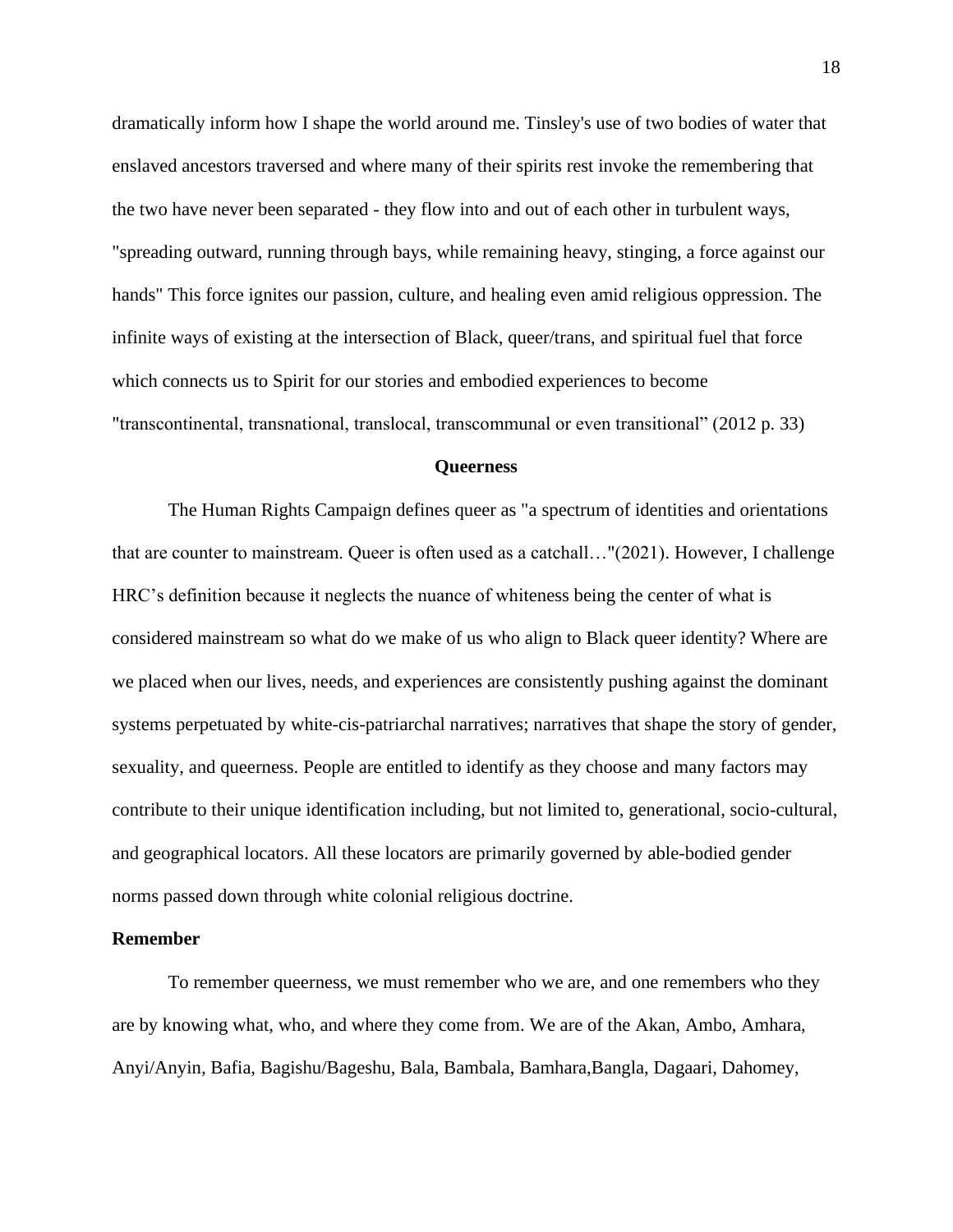Duala, Eritrean, Fanti, Gangelia, Gikuyu, Gisu, Hausa, Herero, Ila, Iteso, Kongo, Konso, Krongo, Kru, Lango, Maale, Maragoli, Meru, Mesakin, Mombasa, Mossi, Mpondo, Naman, Nandi, Ndemu, Nuer, Nyakyusa, Nyoro, Nzema, Ondonga, Pangwe, Rwana, Tsonga, Umbundu, Wawihe, Wawihe, Wolof, Xun, Yaka, Yoruba, Zande, Zulu. These ethnonyms are languages that speak to Black queerness, acknowledge our existence boldly and hold us in community and in light (Murray & Roscoe 2021). As Conner notes in his work *Men-Women, Gatekeepers and Fairy Mounds*, Black queer people including "androgynous, homoerotically inclined or bisexual individuals serve their communities as threshold guardians and guides," (2000, p. 71) i.e., are acknowledged as gatekeepers between our world and the spirit world (p. 71). Conner acknowledges the work of Malidoma Some who speaks to his shock when witnessing western culture and its treatment of queer people in society, "Why is it that, everywhere else in the world, gay people are a blessing, and in the modern world they are a curse?" (1993). Somé understands the concept of modernity is framed by white religious ideology, as Christianity was the machine that ripped through the indigenous world. In our ancestral roots, in our blood, and in our bones, Black queer people are remembered and revered as one of the key connections to Spirit, vibrating at a higher state of consciousness and awareness (Conner, 2000).

#### **Reclaim**

To reclaim queerness, Black queer people must reclaim pleasure. We must reclaim the erotic in every sense of the word (Lorde 1978). I make this statement in opposition to the very surface level of pleasure we witness at the white-washed pride parades or on the dancefloors of the predominantly white gay neighborhoods throughout the U.S. These places are the commercialized versions of pleasure with white patriarchy painted in rainbow hues to promote equality if it does not disturb white-body supremacy (Menakem, 2017). These "places" are not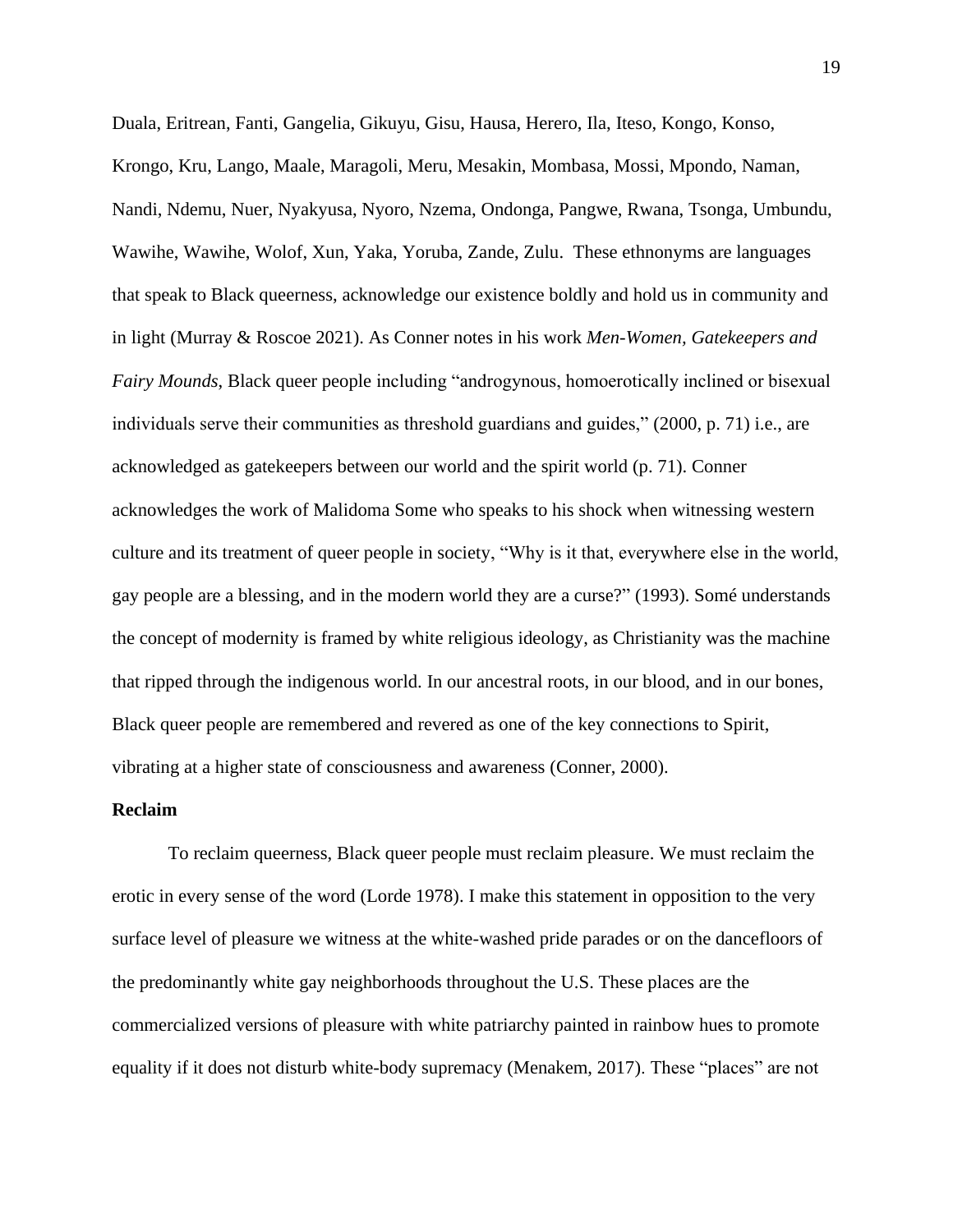safe spaces for Black queer folx, which make it difficult to serve as a welcoming community that leads to liberatory pleasure. Adrienne Marie Brown's anthology *Pleasure Activism* does the work of assembling self-exploration, relationship, and expression to move us toward true reclamation of pleasure at the intersections of race, gender, sexuality, and politics. Through this process of reclaiming our queer identity which is suppressed by colonial-Christian religious trauma's work of disembodiment i.e., separate the flesh from the spirit and the spirit from the mind, we step into the fullness of our being (Lorde 1978). As Audre Lorde notes in *Uses of the Erotic, "*once we begin to feel deeply all the aspects of our lives, we begin to demand from ourselves and from our life-pursuits that they feel in accordance with that joy which we know ourselves to be capable of." (1978, p. 6).

When one lives a life of negotiating who and what they are with the world around them constantly, it can be extremely exhausting. Black queer people stand at the intersections of racism, homophobia, and religious trauma and abuse *always* being tasked with compromise i.e., what behaviors may or may not be accepted and/or what parts of their identity may present themselves fully under the imminent threat of violence, this labor and consistent compromise depletes the spirit (Brown 2019). The act of intentionally engaging in pleasure despite religious trauma, and white-cis patriarchal norms as a Black person is inherently queer – as it will always be juxtaposed to the oppressive nature of ensuring we are disconnected from our bodies. Through Black queer/trans people reclaiming our agency over our bodies and what pleasures make it up, "pleasure generated through our own power," becomes something that will "resonate as far into the future as possible" (Brown 2019, p. 100). To arrive at the space where our pleasure generates revival, we have to begin to see the sex we have, the gender we choose (or choose not) to align with, the love we desire as not "abnormal or subpar" to the cis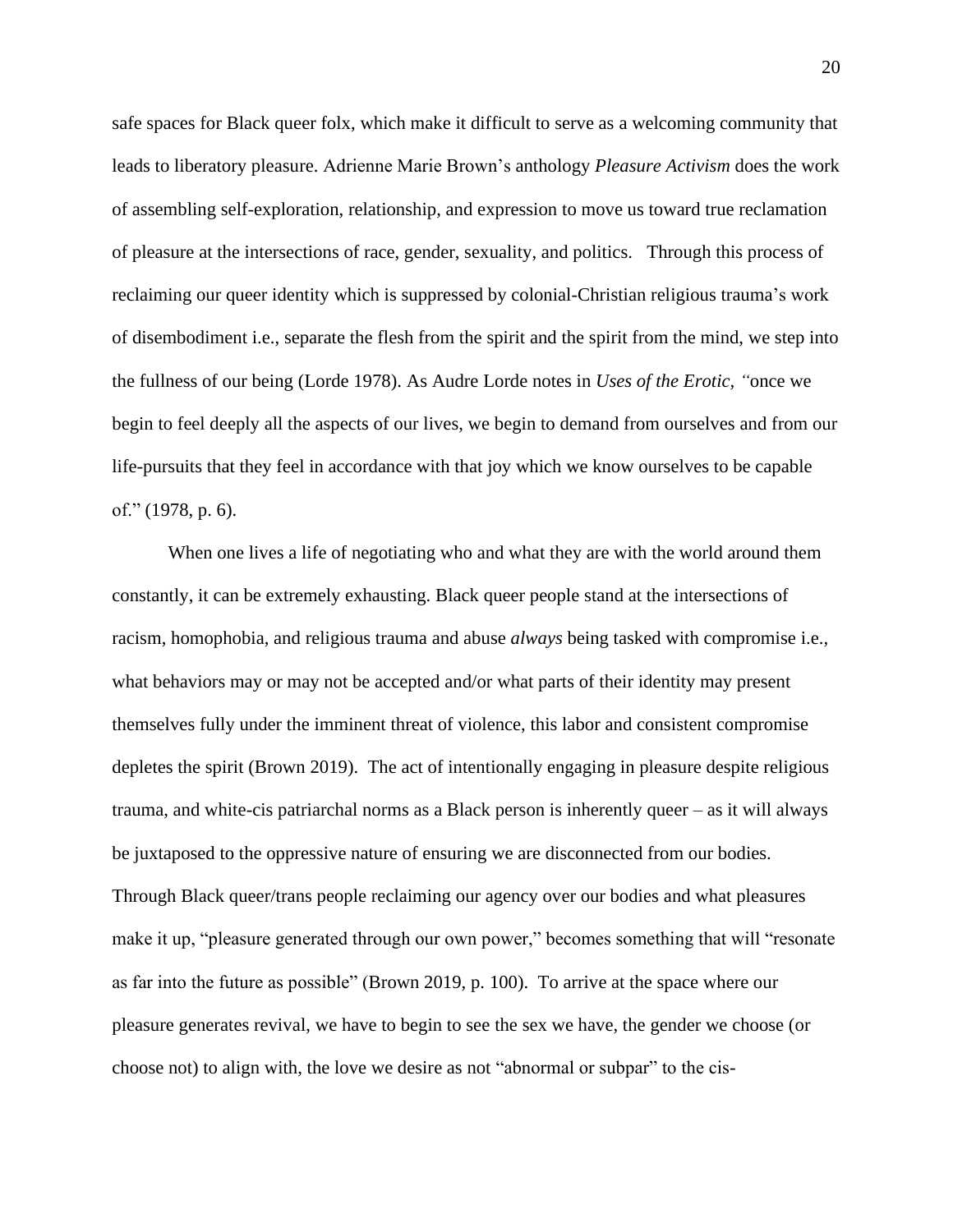heteronormative center but the bar for it to strive toward because what better love to be an example than one that seeks its own mirror in the world (Brown 2019).

#### **Reimagine**

Luckett's works ground the reader in Sankofa principles by projecting us into an Afrofuturistic liberated world with Amber Johnson's insights, who explores the embodied wisdom held within the Black trans experience as a mirror of Afrofuturism (2020 p.15). Johnson examines how transness represents the incarnation of Afrofuturism while unpacking the impact of hyperinvisibility and canonical prejudice on one's desire to be mirrored within the world, noting "Black gyrls, womyn, and bois carry the weight of the world's oppression in our skin, hair, breath, and gait. Our mere existence is an act of invisible labor in a world that treats us as hyperinvisible- where the stereotypes attached to our bodies are so powerful that they inform how others treat us" (2020 p. 15). In speaking about the trans experience regarding hyperinvisibility, Johnson stimulates dialogue on its impact within the Black queer community holistically. The histories, stories, futures of Black queer folx are made invisible and exist without consistent reflection causing a double consciousness as we move through space(s) as the bodies of Black queer people are marked "absent and present simultaneously" (2020, p. 15) which leads to us being perceived as without emotional or physical needs unless it is in the capacity of service to and for the fantasies of the dominant culture. The trans body only being of value when it can be used for the fetishized obscured fantasy before being discarded, amplified by the Black trans women that have been murdered at the hands of a partner due to hyper invisibility (2020). As a result, Johnson explains the mere act of Black trans people existing is a "futuristic and critical performance of embodied social identity that creates strategic space of transformation" (2020, p. 20).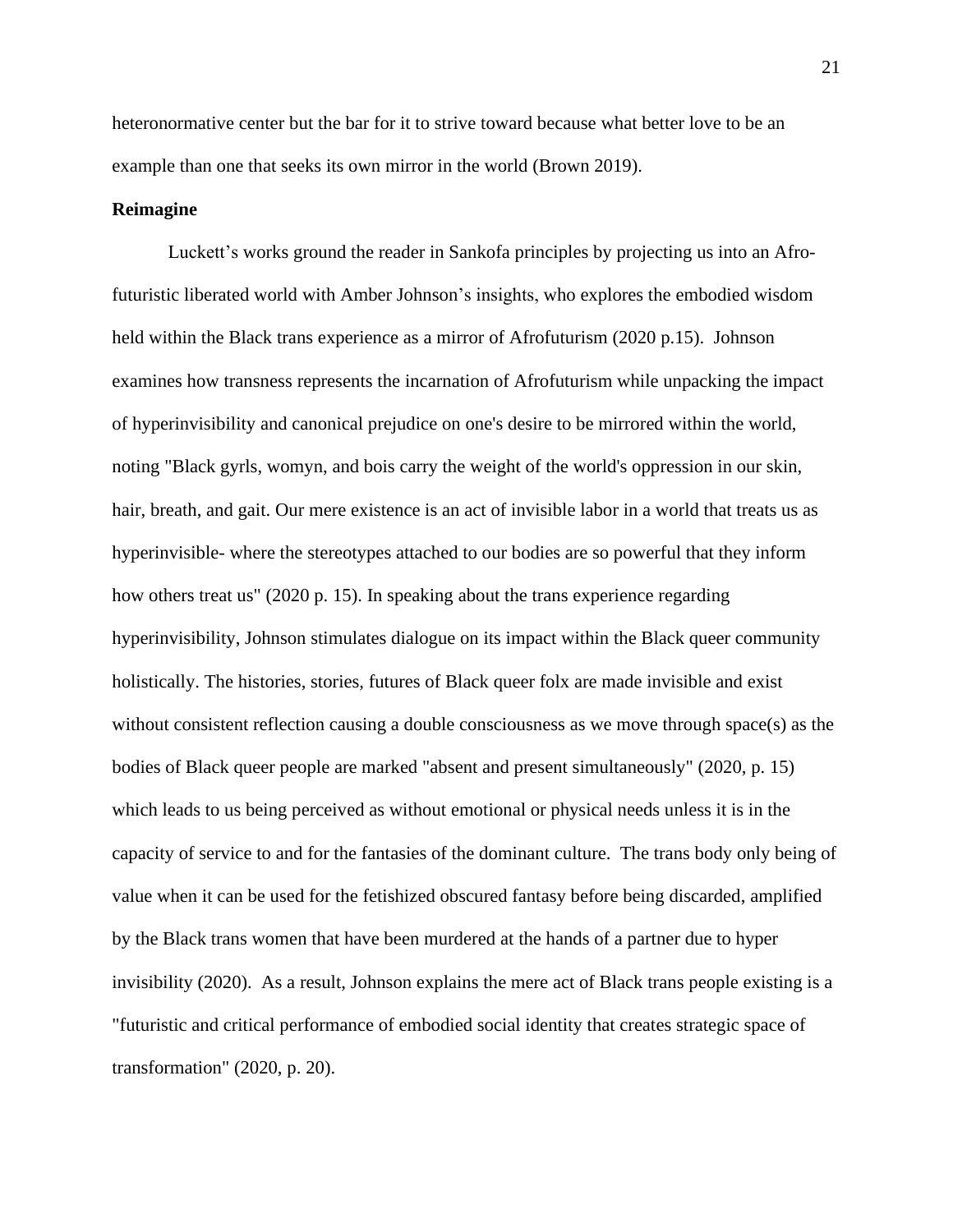## **Spirituality**

Drake defines spirituality as, "A process involving the unfolding of mystery through harmonious interconnectedness that springs from inner strength" (2019, p. 7) In DeFrantz, anthology *Black Performance Theory,* Carl Paris echoes Drake and Yvonne Daniel with a similar perspective when describing spirit as, "embodied knowledge and contributes to and underlies meaning on deeply metaphysical, cognitive, and somatic planes" in his work titled *Reading Spirit and the Dancing Body in the Choreography of Ronald K. Brown and Reggie Wilson (2014,* p. 100)

I use spirituality in this literary review to hold space for those that may find their way back to their divinity through Christianity – this was not the case for me, however, interestingly enough I still engage in those cultural-religious forms through gospel music, liturgical dance, leveraging the Bible as manifestation tool in my ancestral veneration practice acknowledging the difficulty of separating my spirituality from Black Christian religious practices. There is the complexity that exists because the Black church is one the main sources of religious trauma for me, while it also holds privilege in serving as my access point to Spirit, as other religious practices of Black people across the diaspora were and still are demonized including Islam, Ifa, Hoodoo… it's a peculiar space to exist in and move through.

#### **Remember**

Falcao dos Santos utilizes Afro-Brazilian traditions to explore healing rituals through dance. There is a particular interest in this source due to its proposal of using dance outside the confines of central DMT frameworks to analyze and educate individuals about their body and their artistic experience through a multicultural lens. There is a focus on the rhythm of the Bata Drum. The work is written in the context of use by art educators however I believe many of the principles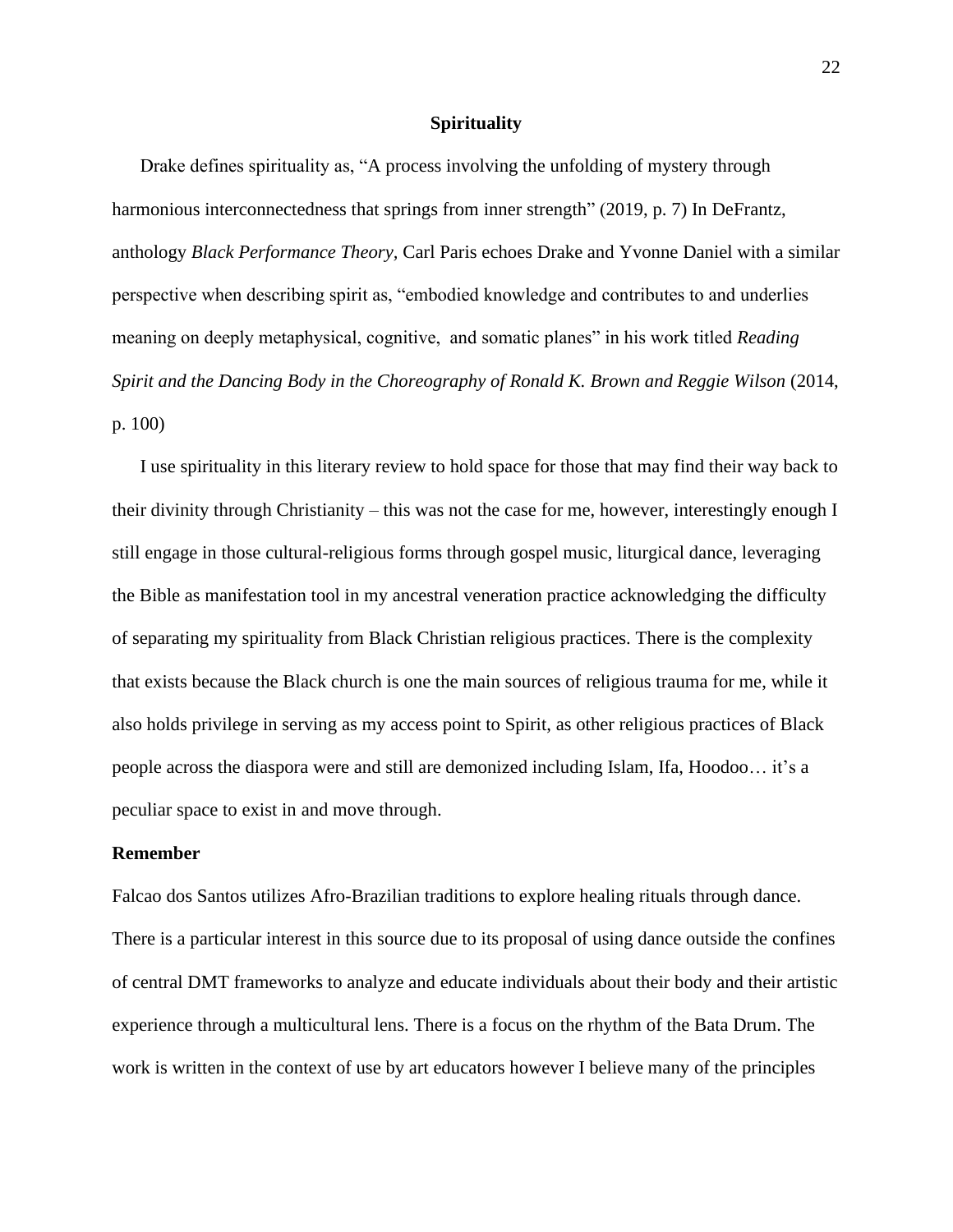can be explored within therapeutic ritual space for Black queer clients, "The analysis we are proposing - that of introduction the individual's tradition as a multicultural aesthetic re-creation in dance-art-education - points to the possibility of an education a [therapeutic] practice focused on cultivating diversity." (2017 p 24). The author's discussion around the necessity of rhythms to connect us to the black body and the black healing experience is a highlight for me. "Dance... is a means of transformation for man. A way to activate in him the germinal cell of the spirit or drive his development leading him from an inferior state to a more lucid state... learning is remembering, remembering is learning," with a Sankofa aligned understanding that, "those who recall clearly and deeply unveil what was covered up with their own soul" (2017 p. 72). This uncovering happens when Black queer people become aware of our ancestral embodied wisdom and align to serve, understand, and examine the Black queer body through artistic and ritual mediums that speak to its cultural context.

### **Reclaim**

I came across Douglass' work almost 4 years ago. The title called out to me, considering I grew up listening to pastors speak about sexuality, specifically homosexuality often during the "Don't Ask, Don't Tell" repeal. Douglass' writing was published when I was nine years old, and I believe her womanist perspective and its alignment to Black feminist theory, under the umbrella of Black liberatory frameworks, offers fresh insights even today. Douglass defines sexuality as "a sign, a symbol, and a means of our call to communication and communion," while holding space to unpack its mysteries as, "our need to reach out to embrace others both physically and spiritually... [sexuality] is who we are as body-selves who experience the emotional, cognitive, physical, and spiritual need for intimate communion - human and divine." (1999, p. 6). What Douglass holds room for is for sexuality to not be reduced to transactional experience, but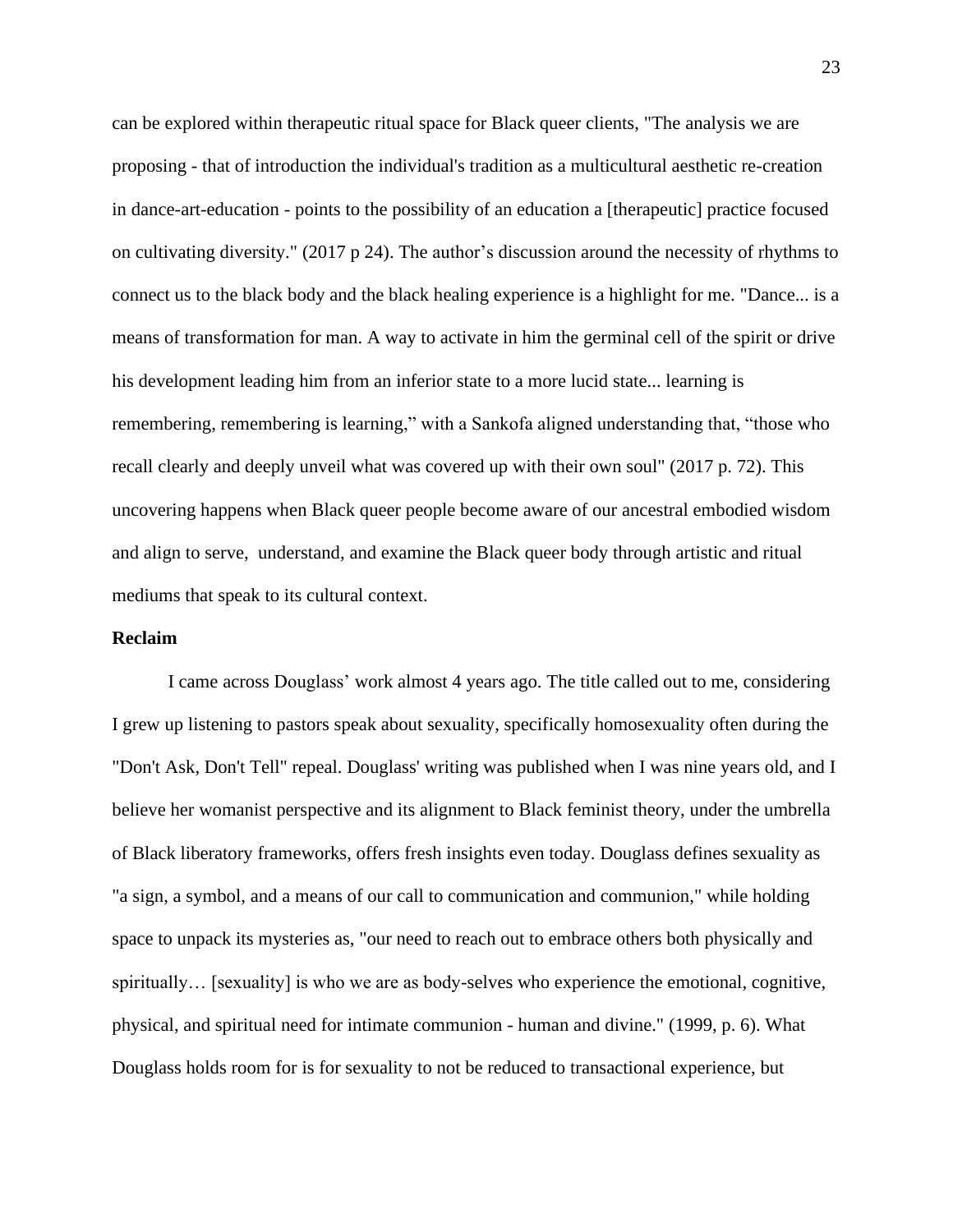instead, it is central to how we find ourselves in community. This is a piece of communion Black queer people are often stripped from or told to repress this form of communication with ourselves, others, and Spirit. We see this in how ADOS were victims of rape, buck-breaking, and lynching. Through violence in the name of religion and leveraging a book beyond their native tongue - enslaved people were able to look to the contradictions within the bible and find some space to cope i.e., be forced through brutal violence into belief and practice that the mind, body/flesh, and spirit must be separated if one was to survive. Douglass states, "the bible became a 'world' into which African Americans could retreat, a 'world' they could identify with, draw strength from, and in fact manipulate for self-affirmation" (1999, p. 89).

Douglass cites that homosexuality was a practice of communion long before colonization's oppression through Christianity, "Modern anthropological evidence suggests the existence of homosexuality in virtually all human cultures, including those of Africa," with several scholars reporting "…various sexual practices and family structures in black cultures." while offering examples such as, "Portuguese sources indicate that homosexuality was common among the people of Angola… Members of Nubian and Zulu cultures were known to assume alternative gender roles, women taking on important duties and men engaging in transvestite homosexuality... [and] homosexuality was practiced by adolescents in Dahomey, and that some same-sex pairing persisted for life." (1999, p. 98). Douglass speaks to the spheres of Blackness and queerness being a part of our ancestral lineage which makes room for reclamation. In order for us as individuals and the collective to move toward embodied liberation, Douglass states we have to see homophobia as antithetical to Black existence (1999, p.107), as homophobia is driven by fear, understanding that it is "the fear of homosexuality perpetuated by the church is related to a generalized fear of sexuality… the freedom to choose sexual partners was one of the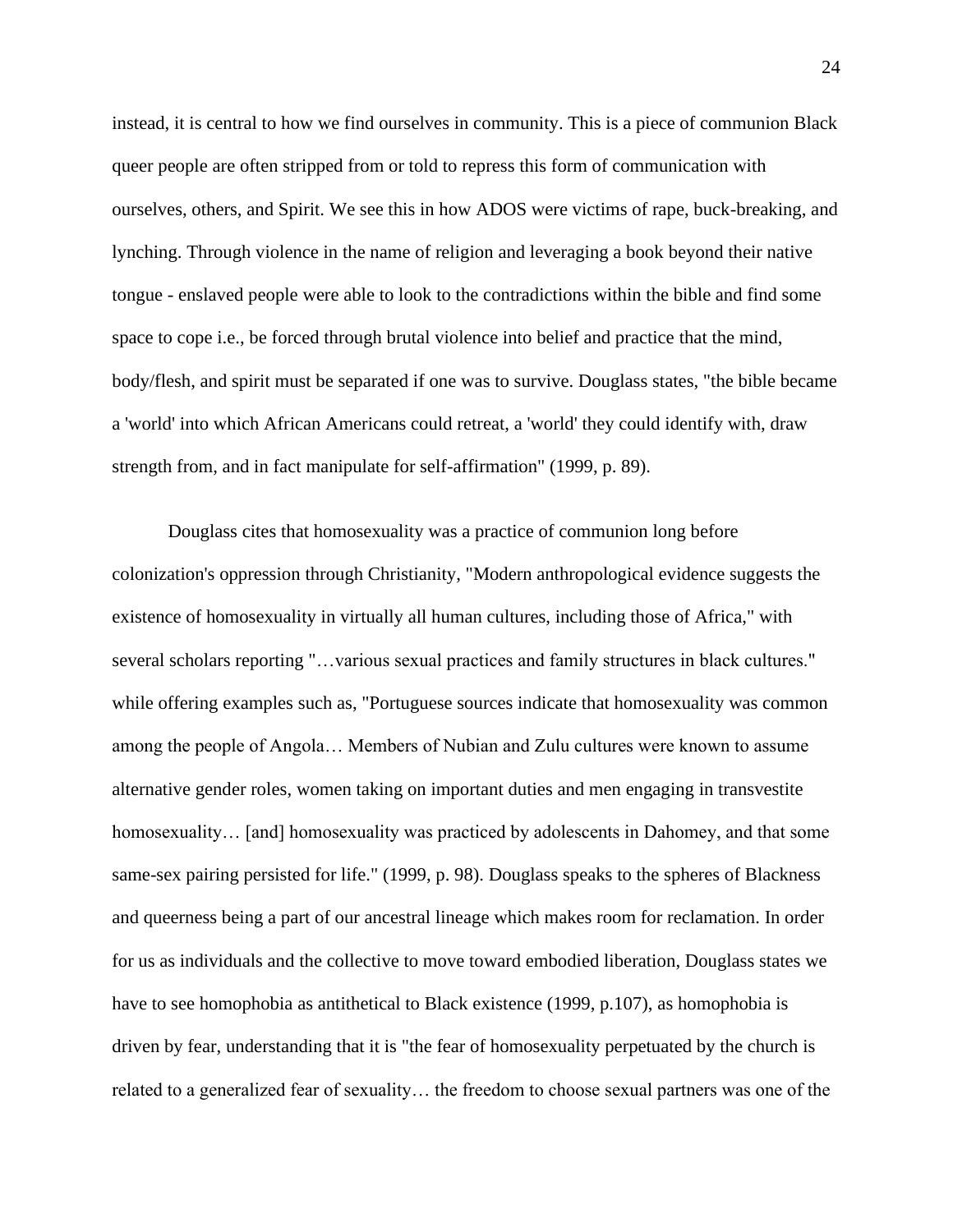most powerful distinctions between the condition of slavery and the post-emancipation status of African Americans" (1999, p. 89). In order for Black queer people to stand in the reclamation of our spirituality, we must recognize that our queerness is inherently divine and that it is through our body-selves that a reflection of God is manifested in the world around us for "the body can be a vehicle for divine presence and the means by which human beings can communicate agape [love]...the physicality of sexuality, that which signals the potential for one to be authentically human and hence to reflect the image of God in the world." (Douglass 1999, p. 116).

## **Reimagine**

The process to reimagine Black queer spirituality first requires excavation. Like any vessel, it must be emptied before it can be poured into again. For many queer people, religious trauma fills us to the brim with ideologies, thoughts, feelings, and ways of being that are secular to our core existence as gatekeepers. It is when we are (re)conditioned to entrust our embodied ancestral wisdom, a pearl of wisdom informed by and welcoming the *flesh:* for the flesh is how Spirit moves from "place to space" (Johnson, 1998, p. 400). E. Lynn Johnson introduces us to the concept in his work *Feeling Spirit in the Dark: Expanding Notions of the Sacred in the African-American Gay Community.* In just the opening, Johnson confirms what I discovered almost twenty years later on the dancefloors of San Francisco's Castro district – Spirit is with and of me when I move under the sound of bass. It felt familiar because it reminded me of being in church whenever I ministered through liturgical dance. When I moved it began to shake up what had settled all those years growing up in the Black church, breaking the cemented rhetoric that God could never love me. Johnson recounts a similar experience while at a D.C. queer club in the '90s where the house music takes over, under the call and response of the DJ, who acts as the preacher, leading Black bodies into queer ecstasy summoned his own embodied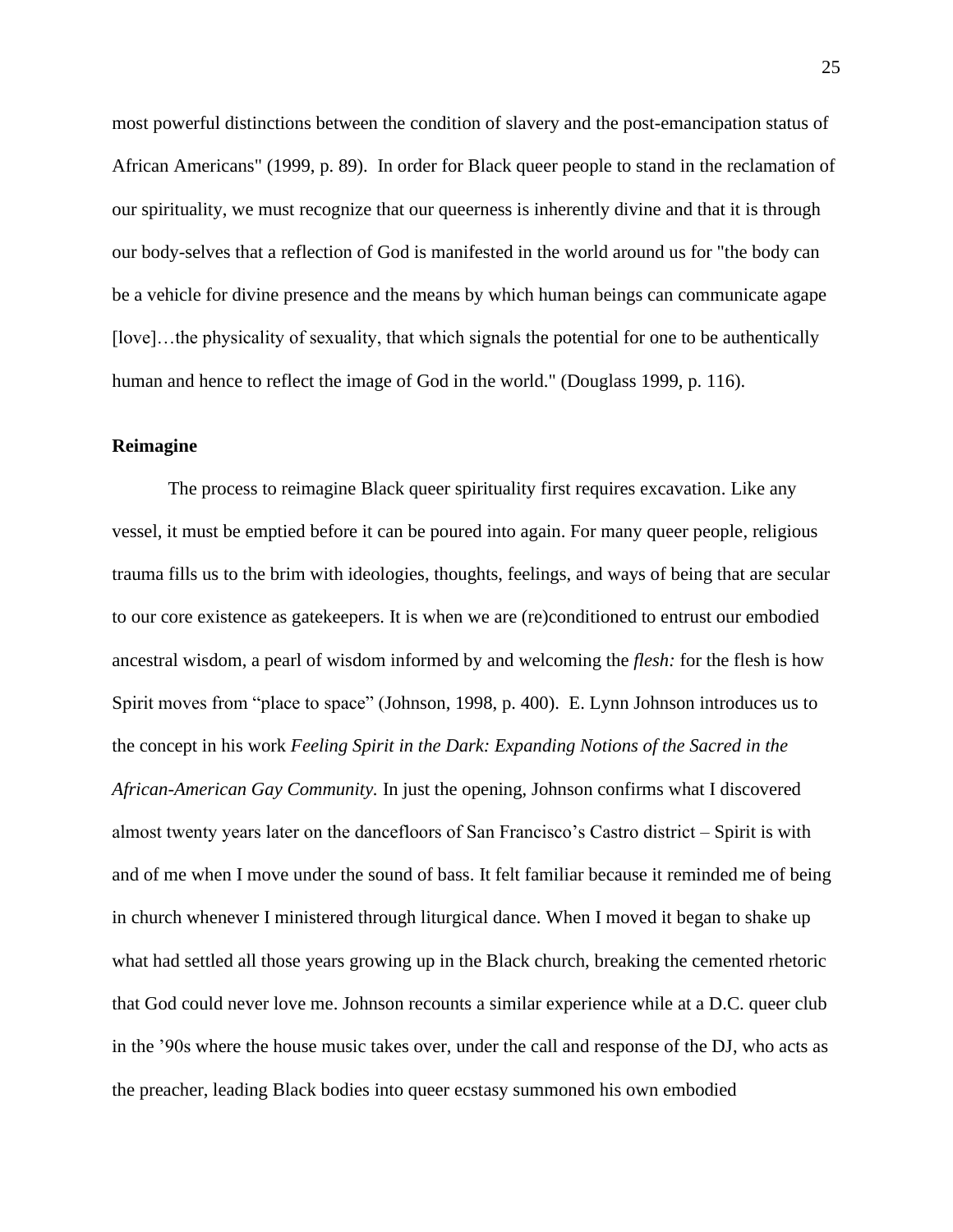remembrance of being in a southern Baptist church, noting "body and soul coalesced – flesh and spirit were wed" (1998, p. 410).

It is in the power of pleasurable movement(s) that we get to reimagine our GOD - on a communal, geographical, and ancestral level. I finally am living in a time where I commune Spirit that sees, acknowledges, and honors the rage of my inner child and will move mountains to help them/us feel whole. Spiritual practice not rooted in a religion that conditions children to believe they need to "exorcise" their queerness to not be seen as an abomination in the eyes of God (Johnson, 1998). Now, I commune with Spirit in a way that affirms my capacity to conjure the life I want with my words and actions. Like Johnson, I see spirit as "theory in flesh" emboldened by every piece of Black queer existence, "…our skin color, the land or concrete we grew up on, our sexual longings… the conjoining of the physical realities of being black and gay with those of being Christian," (1998, p. 410) or (dis)connected with any religious practice. A key aspect that Johnson brings to the forefront, like others in this literary review, is the important role of performance in Spirit manifesting for Black people, specifically Black queer people, by grounding his writing in the performance "space" of the night club which makes communion with Spirit possible (1998).

#### **Embodied Expressive Conversation (Discussion)**

Hazzard leads us into a space of recognizing how African-American ancestors practiced the work of embodied healing rituals and communion with Spirit during one of the most tumultuous historical times in modern living, enslavement. She takes the reader on a journey to remember our African spiritual practices, specifically Hoodoo, and the importance of the "ring shout", how it came into being on plantations, and recognizing the impact it plays in all American Dance formations (2011). She defines the ring shout as a "counter-clockwise, sacred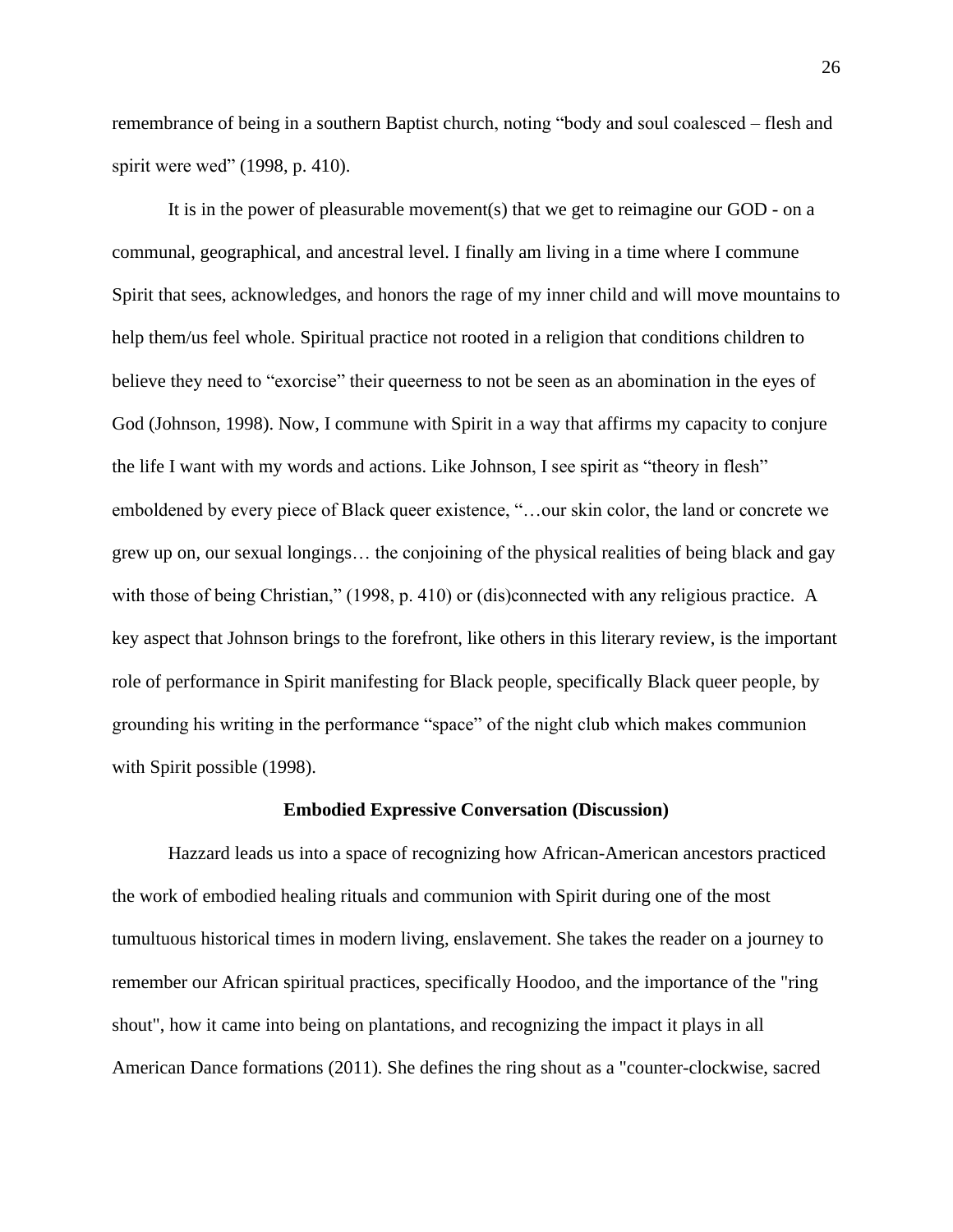circle dance that appears to have been done universally among African-American bondsmen, and later among freedmen… with a system of gesture, sprit possession, individualized sacred dancing and specific music, particularly vocal shouting" (2011, p. 196). I would like to call the use of the term system to the forefront, as it combats the ideology that Black spiritual practices, such as Hoodoo, which according to plantation owners were not organized and were solely frantic and primal. Hazzard notes, "the shout ritual was the arena in which the motor muscle memory of African movement could be learned, sustain, relexified, and reborn eventually a secular dance forms" (Hazzard, 2011, p. 199). If African-American dance formations are the foundation of the formation of American dance, one can infer that those same dance formations are the foundation of the colonized dance/movement therapy techniques and practices.

We can expand this notion to Hoodoo, through the ring shout, and other native spiritual practices being the key to combat religious trauma enacted through Christian doctrine leveraged as a primary tool of enslavement, thus acting as a form of therapy to enslaved people. The healing and therapeutic practice of the ring shout is grounded in what Hazzard describes as, the "African Religion Complex" (2011, p. 199) which contains eight traits that were seen across varying ethnic groups with some key components being spirit possession, ancestor reverence, divination, and naturopathic medicine. This religious complex continues to manifest through Black performance theory and healing practices throughout history crafted by Pearl Primus, Katherine Dunham, and more recently Brenda Dixon-Gottschild.

I believe Black queer/trans folx and our mere existence embody African religious complexities as we (re)morph binary constructs making every element of our worlds an "aesthetic manifestation" (Johnson, p. 20) of infinite liberating possibilities. I want to make the connection between these aesthetic manifestations to those that occur in healing ritual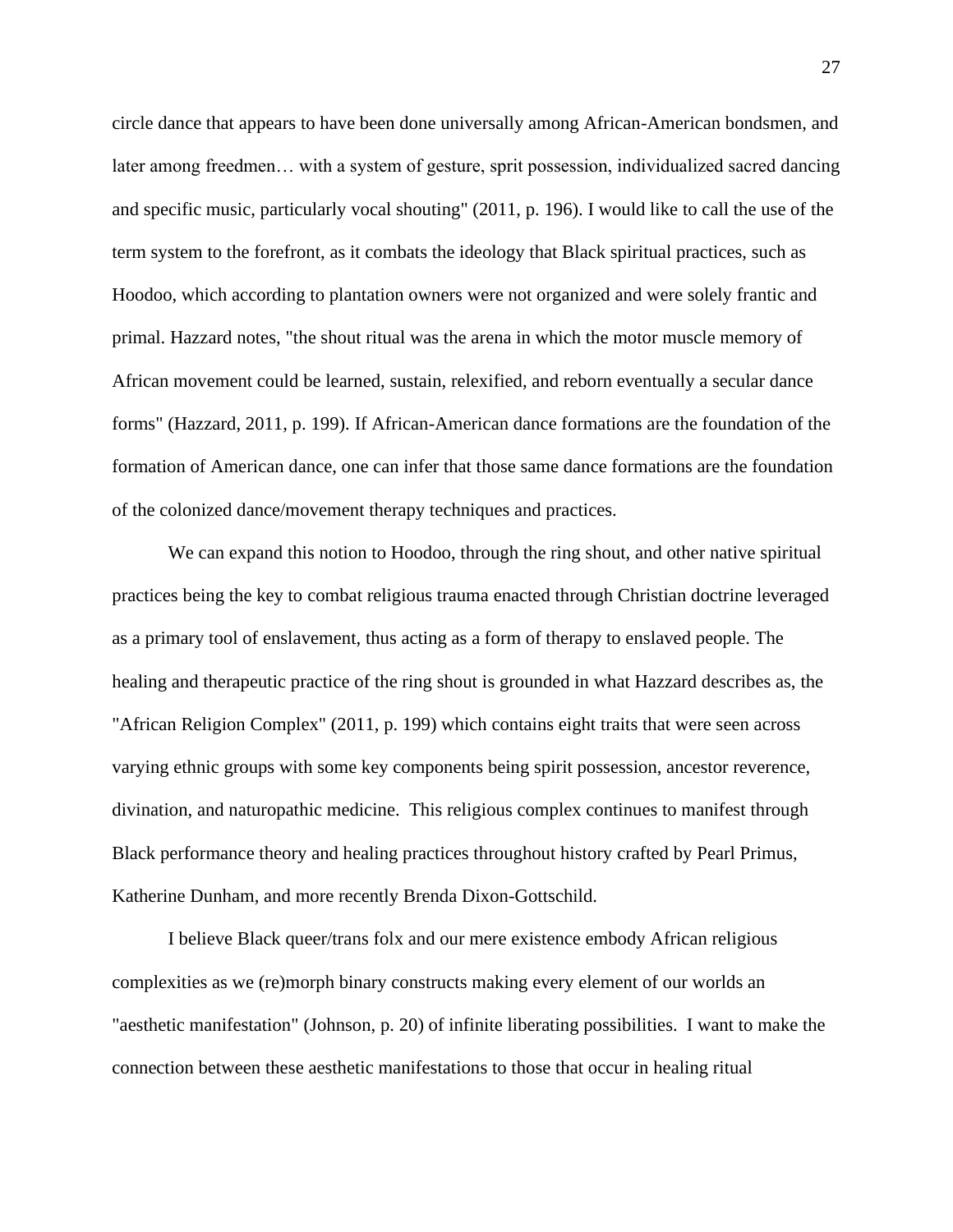ceremonies related to African traditional practices. Daniel explains in *Dancing Wisdom: Embodied Knowledge in Haitian Vodou, Cuban Yoruba, and Bahian Candomblé* how initiates of a particular gender identity existing on the binary can invoke and embody orixas, orixas, orichas based on the practice they are initiated within, and it is not in alignment with their assigned gender (2005). In these spaces, the possessed individuals embody the characteristics, or rather display through movement, the characteristics of the spirit/s (2005). The noted African traditional practices of ritual performance hold space for reclamation of DMT in working with Black queer/trans clients. By making the connection between multimodal expressive-arts practices including dance/movement, art, music, and drama/performance which occur during ritual performance, one can witness the artistic manifestation of transness through spiritual embodiment outside of binaries. Subsequently, Black queer and trans folx can feel empowered to reclaim their histories and reimagine their futures through an Afrofuturistic lens.

The work of Johnson in Luckett's anthology leaves room for the "spheres of identity," Blackness, queerness, and spirituality, to converge toward embodied liberation by recognizing and reimagining *movements* place in our movement toward liberation and an anti-colonial world (2020). Similar to Rivera's work of pinpointing the role and use of DMT for the self-body, collective, socio-political, and spiritual power of Black queer existence in moving toward healing religious trauma from a transhistorical lens (2019). Johnson exemplifies this in *Dancing for Justice Philadelphia*, which takes an account of what happens when movement is placed at the center of protest. The author recounts the heightened protests of Johnson in the city of Philadelphia which leads the community to host a march where the participants can "physicalize their emotions" (2020, p 203). The author links African diasporic movement practices as a space of remembering how we have and must fight for our liberation. There is no liberation without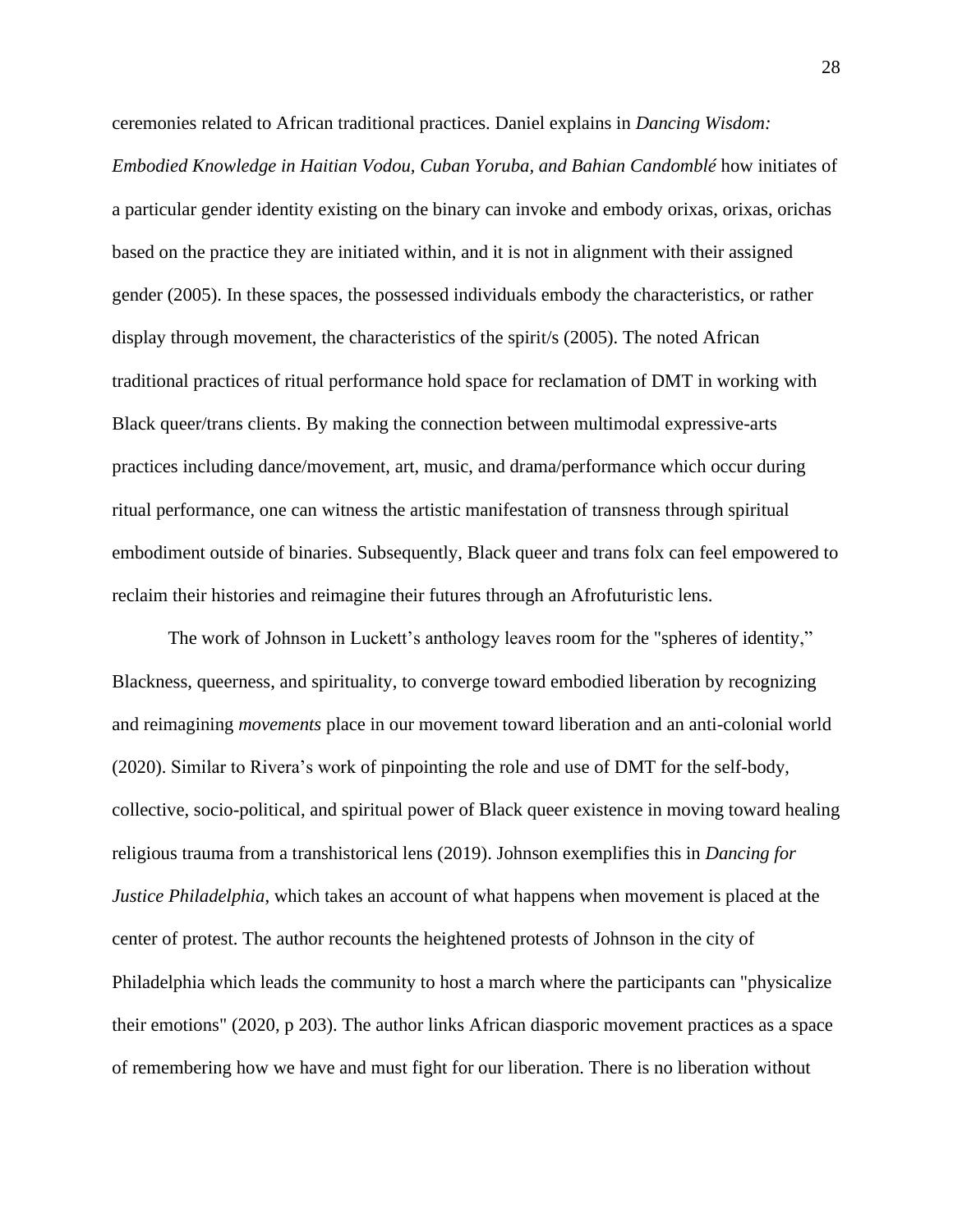movement. The author recounts their own embodied experience from the protest organizers who using simplified choreographies under a rhythm constructed a bridge between the murder of police brutality victims and movement/gestures performed during protest such as "Hands up, don't shoot" (in which both hands are placed upright, with elbows bent - fingers spread, to denote a space of surrender, vulnerability). Black people carry the embodied knowledge that any sudden movement can lead to the immediate ending of their life. Johnson recounts, "The hands up don't shoot gesture was a jarring experience for me. I was acutely aware of my rotator cuff muscles in my shoulders tending and starting to burn from fatigue, yet I was reticent to put my arms down even for a second. This pain meant I was alive". She goes on to mention, "touching and holding different parts on my body took on different meanings each time we performed… I was affirming my corneal self, my existence, my humanity. At other times I was addressing where the stories of Mike Brown, Eric Garner, and so many others lingered in my body, where the narratives of oppression dwelled. My shoulders, my chest, the back of my neck, my stomach, with my hands I mapped the rage, confusion, fear, and sorrow" (Luckett 2020, p. 206).

In the author's recount, I felt mirrored in both my movement and healing practices. My body as the site of protest. Throughout 2020 I took to Instagram with a creative project, 31 Moments with Movement (Simpson, 2020). Initially, the work was grounded in getting me back in my creative practice. As I continued to witness the state-sanctioned murders of Black beings, I had no option but to turn to my body. It became the site of gratitude and anger, a space of remembering, and a site of a liberated future. I danced until I could embody the feeling of "I Can't Breathe", driven by exhaustion and the need to share, hold, and transcend our communal pain while creating room for hope.

## **Conclusion**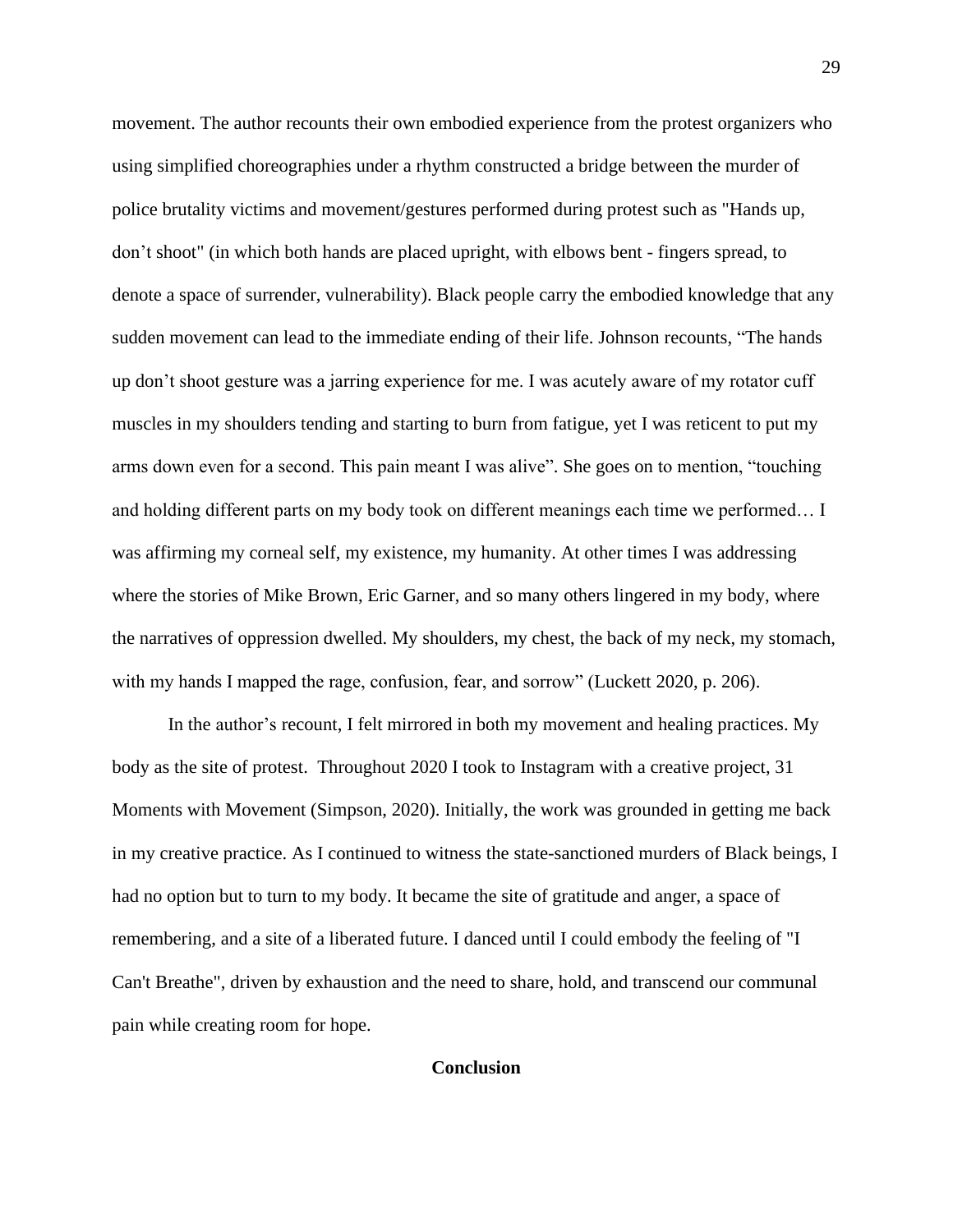As I continue my journey toward becoming a DMT practitioner with a desire to do this work in community with Black queer and trans folx– our movement is *always* saying something and speaking to our way of being/existing. I'm continually left to question the detrimental impact of any western DMT framework or therapeutic space that does not reflect the embodied experiences of Black queer and trans clients because the therapists do not mirror, align, or have embodied awareness of the clients' core identity markers i.e. cultural, and social formations, community, gender/sexual identity, etc. There must be intention/purpose, a connection to meaning-making, which I feel most historical westernized DMT frameworks considerably lack, as they still uphold white-colonial-capitalistic modes of healing by perpetuating religious trauma, how can it be healing at all? As Hyacinthe describes in Luckett's anthology,

"The survival of children who are both queerly and racially identified is nothing short of staggering. The obstacles and assaults that pressure and fracture such young livers are as brutally physical as a police billy club or the fists of a homophobic thug and as insidiously disembodied as homophobic rhetoric in a rap song… I understand the strategies and rituals that allow survival in such hostile cultural waters" (2020, p. 116)

The rituals described are what I believe DMT, as it stands today is ill-equipped to provide in the healing spaces for Black queer and trans folx. Understanding this, it is through the reclamation of our own cultural and spiritual practices, including African traditional religions (ATRs) that we can remember, reclaim, and reimagine what healing looks like for us, through us. As a result, I make the following declarations (Núñez - Santiago, 2018):

1. Dance/movement therapy is rooted in Indigenous healing practices and the ways in which Black queer/trans people communicated on the physical and spiritual plane since the dawn of time.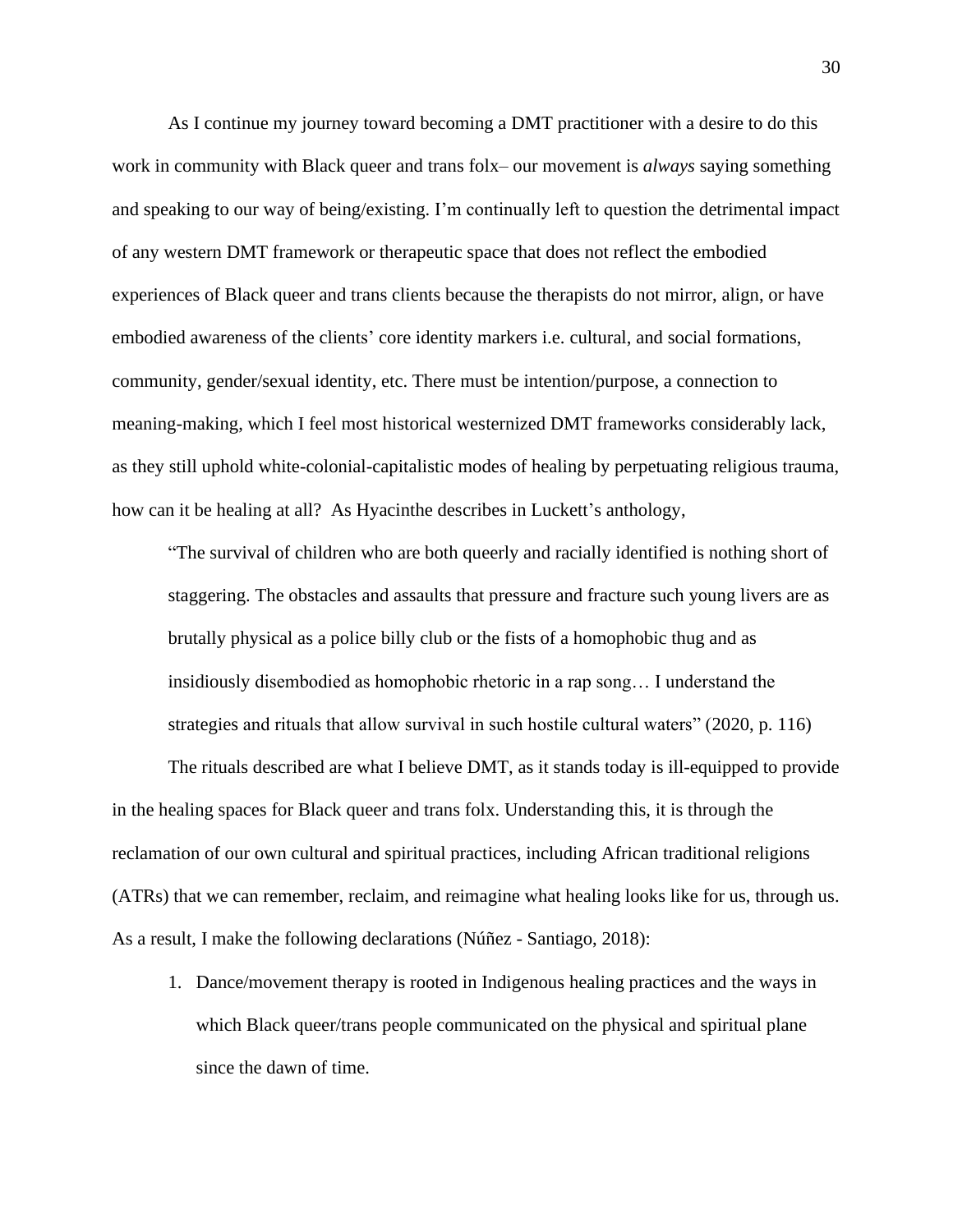- 2. The term "dance/movement therapy" is the western colonization of healing and spiritual practices/systems that were once demonized, specifically when we speak to Black/African-American queer experiences across the diaspora.
- 3. The term "dance/movement therapy" does not encompass the magnitude and impact of what happens when Black queer/trans people move with intention, connected power, and alignment to their innate godlikeness and divinity.
- 4. There is power in the reclamation of dance/movement (and all other expressive arts) therapies and healing practices that are innate to Black and Indigenous cultural practices.
- 5. There is power in understanding that I have practiced dance/movement therapy as a healing and survival mechanism before whiteness and the systems we operate in tried to claim it as their own.
- 6. Dance/movement therapy and practices are grounded in our, Black and Indigenous, ancestral lineage. As the scholar Malidoma Some mentions in his 1993 interview with M.E.N's magazine, Black queer/trans people are gatekeepers (Hoff, 1993).

I hope this work will continue to make way for unique perspectives regarding dance/movement theoretical frameworks so Black and Indigenous academics no longer must bear the burden to teach ourselves, non-Black peers and professors, who are complacent in dismantling white supremacy in the classroom. I hope my findings will amplify the voices and spaces for Black/queer rising practitioners to see themselves reflected in the curriculums and the number of institutions that promote our erasure by diluting our native healing practices leading to feelings of isolation and neglect. (Núñez -Santiago, 2018). I hope my findings will be a match to burn the gates of academia which prohibit Black and queer folx access to become licensed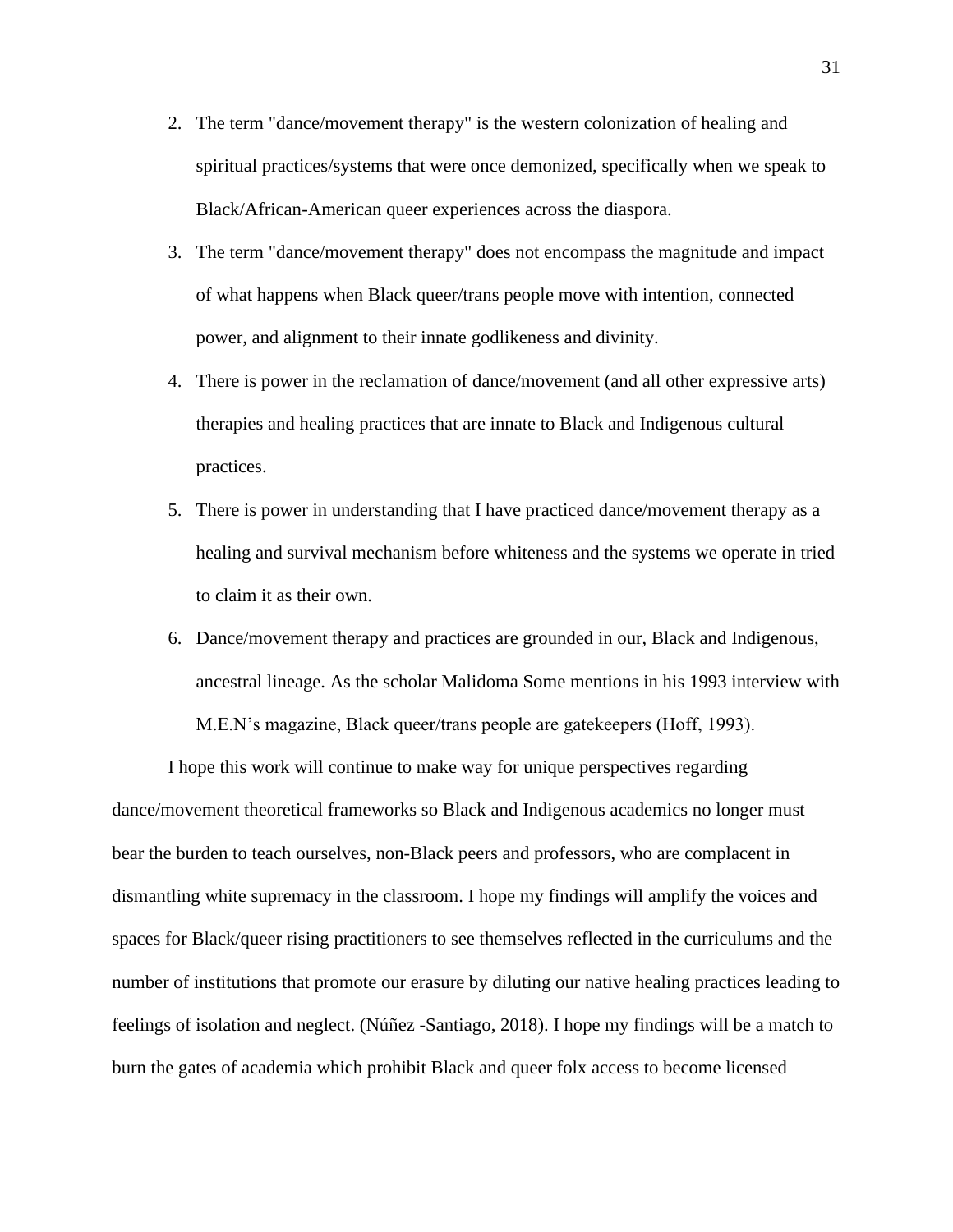dance/movement therapists. Most importantly, I hope my findings will inspire further research regarding the effectiveness of dance/movement therapy and other art forms utilized in the therapeutic space to aid Black queer people of all gender and sexual identities in healing from religious/spiritual trauma in their journey toward divine liberation.

I know these things from an embodied wisdom gained from my journey through religious and spiritual abuse. Since childhood, I have leveraged ethnographic and embodied healing practices through dance; I have felt Spirit in my core. I have used the ritual of dance, to simultaneously break and build embodied pathways toward healing from religious trauma (Bruno 2021). What happened over time is the capacity to put words to the "feeling" of healing. Much of my time was/still is spent searching for the words, the language helping me/us remember, what my/our bodies already know…

WE ARE QUEER GODS.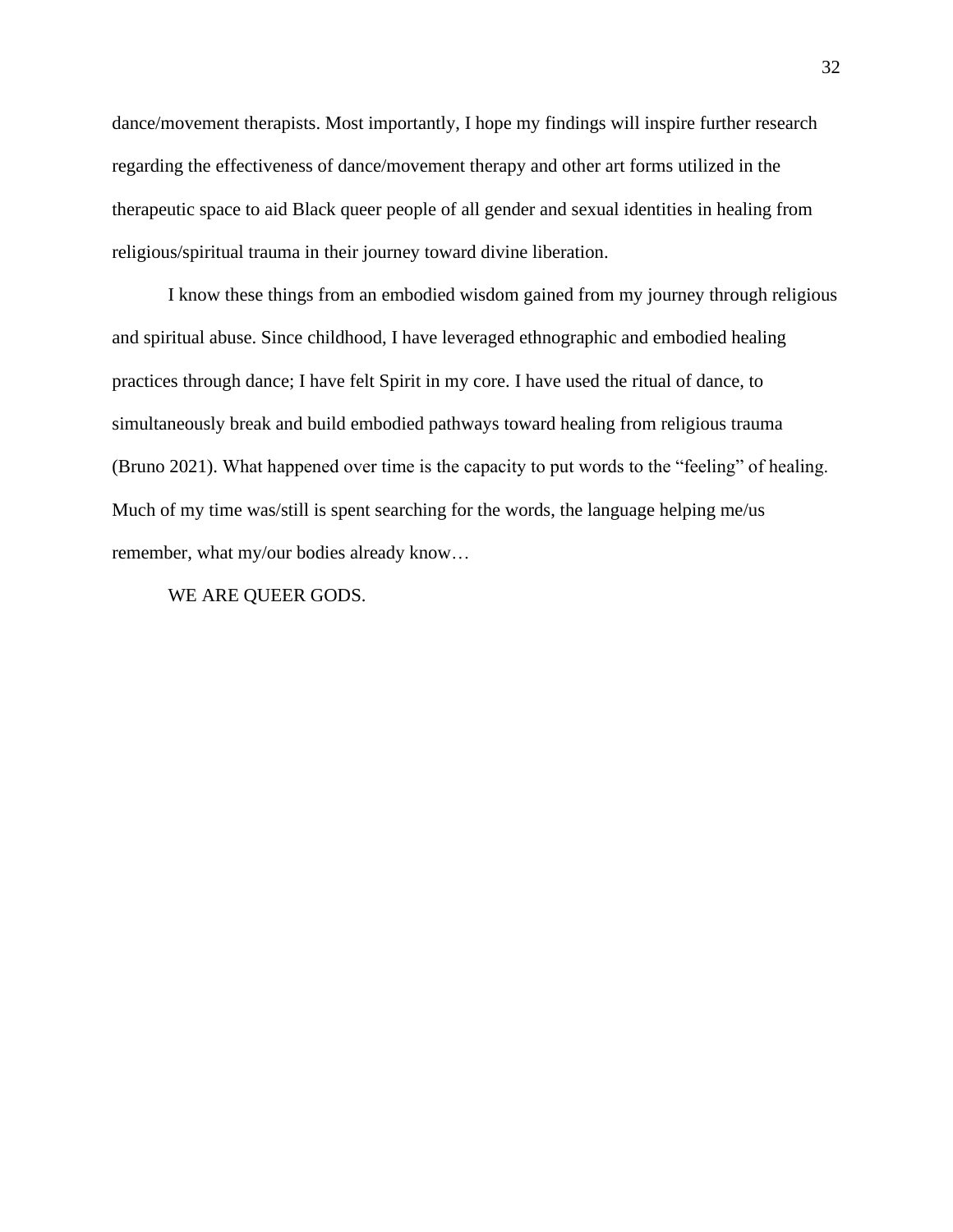### **References**

- American Psychological Association (2021). Apology to people of color for APA's role in promoting, perpetuating, and failing to challenge racism, racial discrimination, and human hierarchy in U.S. Retrieved from [https://www.apa.org/about/policy/racism](https://www.apa.org/about/policy/racism-apology)[apology](https://www.apa.org/about/policy/racism-apology)
- ADOS Advocacy Foundation (2021). Reparations Agenda. Retrieved from https://adosfoundation.org/
- Brown, A. M. (2019). *Pleasure activism: the politics of feeling good*. AK Press.
- Bruno, S. (2021). *Black latinx dexterity: Emotions in bomba puertorriqueña and decolonizing diasporic archives*. University of Wisconsin Madison.
- Brown-Venning, S. (2022, April 12). Personal communication [personal interview].
- Conner, R. (2000). Men-Women, Gatekeepers, and Fairy Mounds*. SPRING* 25(1), p. 71 77.
- Daniel, Y. (2005). *Dancing wisdom: Embodied knowledge in haitian vodou, cuban yoruba, and bahian candomblé.* University of Illinois Press.
- Danquah, M.N. (2009). *The Black Body*. Seven Story Press.
- Deterville, A. D. (2016). African-Centered Transpersonal Self in Diaspora and Psychospiritual Wellness: A Sankofa Perspective. *The International Journal of Transpersonal Studies*, *35*(1), 118.<https://doi-org.ezproxyles.flo.org/10.24972/ijts.2016.35.1.118>

Douglas, K. B. (1999). *Sexuality and the black church: A womanist perspective.* Orbis Books.

Drake, D. (2017). Spiritual creativity among african-americans. *Fielding Graduate University.* Proquest Dissertation Publishing. Retrieved from https://www.proquest.com/openview/9e753910ce412e6dd704fb949f279ace/1?pqorigsite=gscholar&cbl=18750&diss=y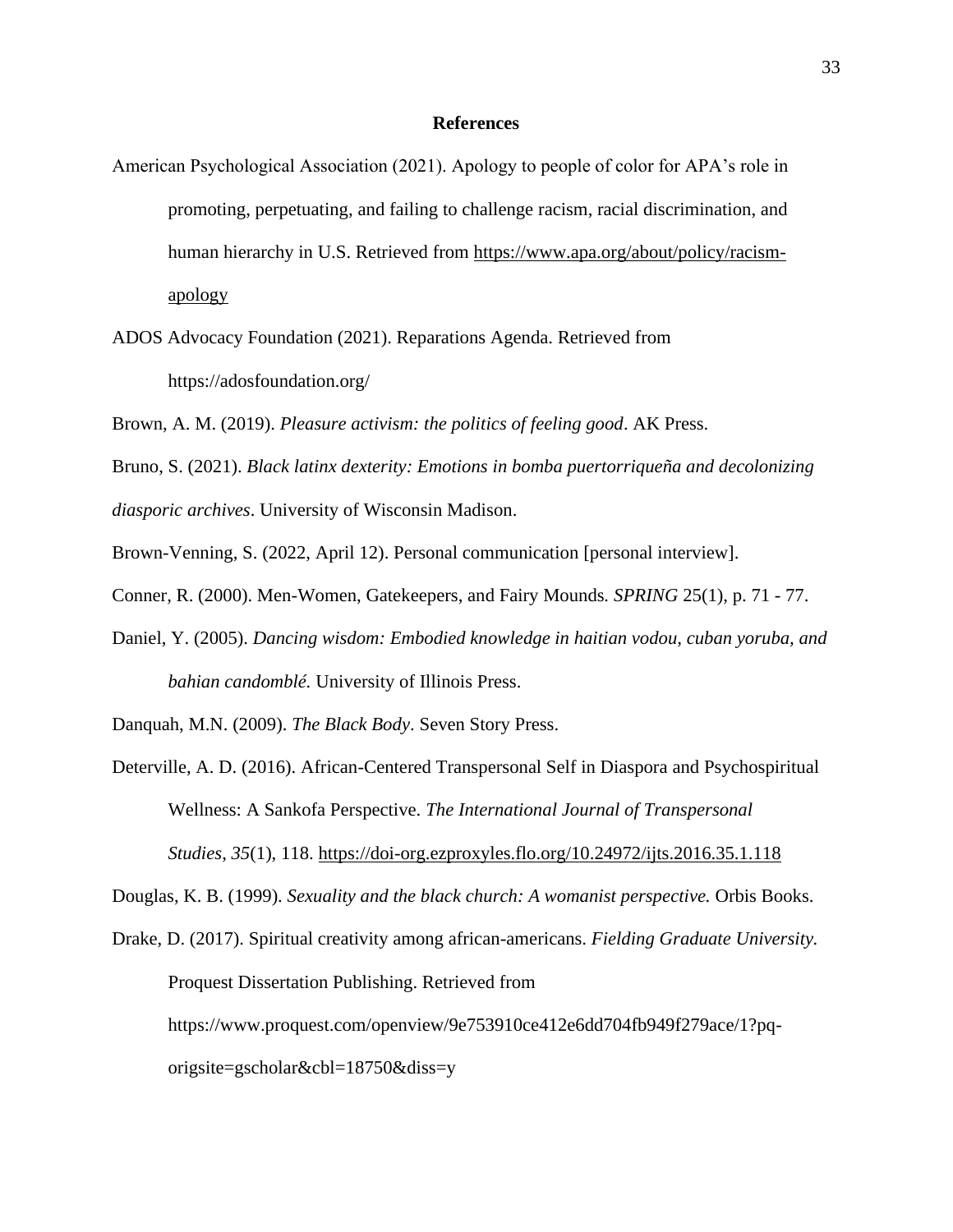- Dunning, S. K. (2009). *Queer in black and white: Interraciality, same sex desire, and the contemporary african-american culture*. Indiana University Press.
- Falcao dos Santos, I. (2017). *Body and ancestry: A multicultural proposal for dance-arteducation* (H. S. Gledhill, Trans). (Original work published 1996).
- Gill, L. K., (2012). Situating black, situating queer: Black queer diaspora studies and the art of embodied listening. *Journal of the Association of Black Anthropologists, 20*(1),33-44. [https://10.1111/j.1548-7466.\2011.01143.x](https://10.0.4.87/j.1548-7466./2011.01143.x)
- Herald-Marshall, N. & Rivera, M. (2019). Embodied Resilience: Afro-Caribbean dance as intervention for the healing of trauma in dance movement therapy. *Critical Pedagogy in the Arts Therapies.*
- Hazzard-Donald, K. (2011). Hoodoo religion and American dance traditions: rethinking the ring shout. *Journal of Pan African Studies*, *4*(6), 194.
- Hoff, B. (1993). Gays: Guardians of the Gates An Interview with Malidoma Some. *M.E.N. Magazine*.
- Johnson, E.P. (1998). Feeling the Spirit in the Dark: Expanding Notions of the Sacred in the African-American Gay Community. *Callaloo*, *21*(2), 399–416.
- Knowles, S. (2016). *A seat at the table* [Album]. Columbia Records.
- Lane, N. (2016). Bringing Flesh to Theory: Ethnography, Black Queer Theory, and Studying Black Sexualities. *Feminist Studies*, *42*(3), 632.
- Lorde, A. (1978). *Uses of the erotic*. Kore Press.
- Luckett, S. D. (2020). *African American arts: activism, aesthetics, and futurity*. Bucknell University Press.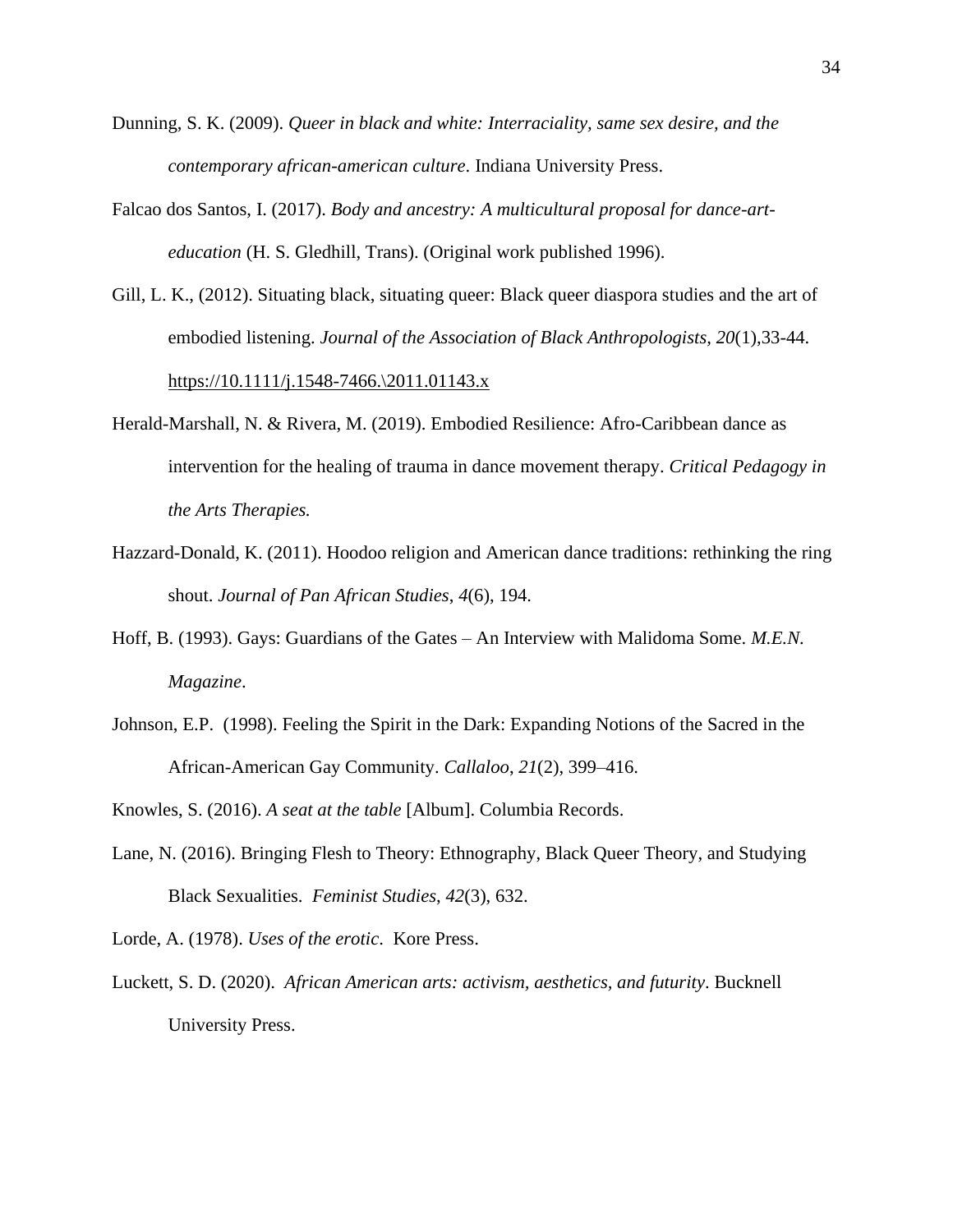- Melton, M. (2020). What God Hath Put Together: Hurston, Black Queer Love, and the Act of Creation. L*angston Hughes Review, 26*(1),1 -28.
- Menakem, R. (2017). *My grandmother's hands: racialized trauma and the pathway to mending our hearts and bodies*. Central Recovery Press.
- Murray, S. & Roscoe, W. (2021). *Boy wives and female husbands: Studies in african homosexualities*. Suny Press.
- Nichols, E. (2019). Moving blindspots: Cultural bias in the movement repertoire of dance/movement therapists. *Expressive Therapies Capstone Theses* (150). Retrieved from https://digitalcommons.lesley.edu/expressive\_theses/150/
- Núñez-Santiago, G. (2018). Sacar La Voz: A Manifesto For My Latinx Peers. *Expressive Therapies Capstone Theses* (73). Retrieved from [https://digitalcommoons.lesley.edu/expressive\\_theses/73](https://digitalcommoons.lesley.edu/expressive_theses/73)
- Powell, W., Blurne, A., Cook, S., Courtenay, W., Griffith, D. M., Halkitis, P. N., Johnson, W., Mankowski, E., Marcell, A. V., Quinones-Maldonado, R., Thorpe, R. J., & Watkins, D. C. (2018, June). *Health disparities in racial/ethnic and sexual minority boys and men*. American Psychological Association. Retrieved October 8, 2021, from [https://www.apa.org/pi/health-disparities/resources/race-sexuality-men.](https://www.apa.org/pi/health-disparities/resources/race-sexuality-men)
- Some, M. (1997). *Ritual: Power, healing and Community.* Penguin Publishing.
- Some, M. (1999). *The Healing Wisdom of Africa: Finding Life Purpose Through Nature, Ritual, and Community.* Penguin Publishing.
- Simpson Jr., R. (2021). The Butterfly Blues. Voices, 21(1). [https://doi](https://doi-org.ezproxyles.flo.org/10.15845/voices.v21i1.3290)[org.ezproxyles.flo.org/10.15845/voices.v21i1.3290](https://doi-org.ezproxyles.flo.org/10.15845/voices.v21i1.3290)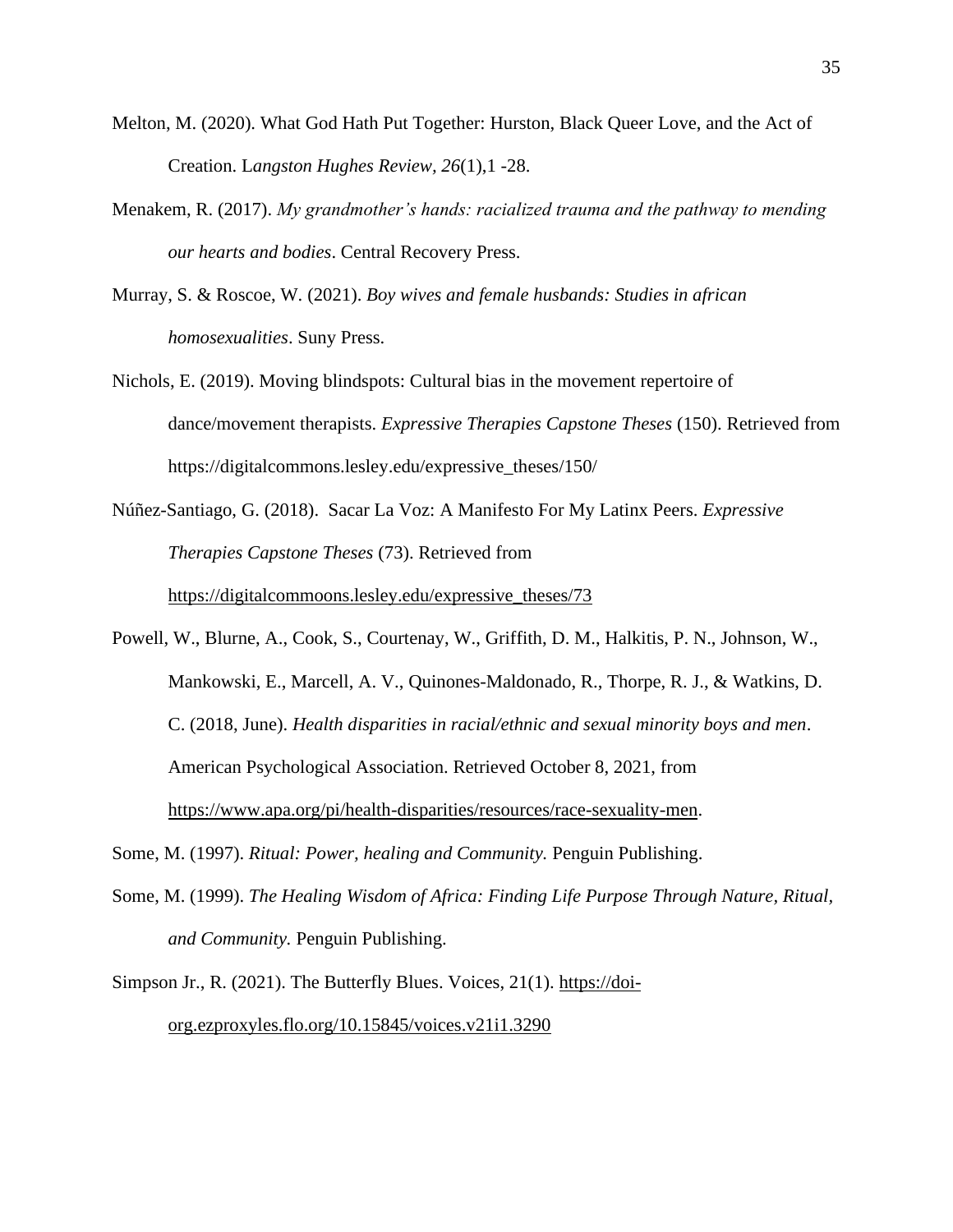## Simpson Jr. R [@eatpraydance\_] (n.d.) Posts [Instagram Profile]. Retrieved from

https://www.instagram.com/eatpraydance\_/?hl=en